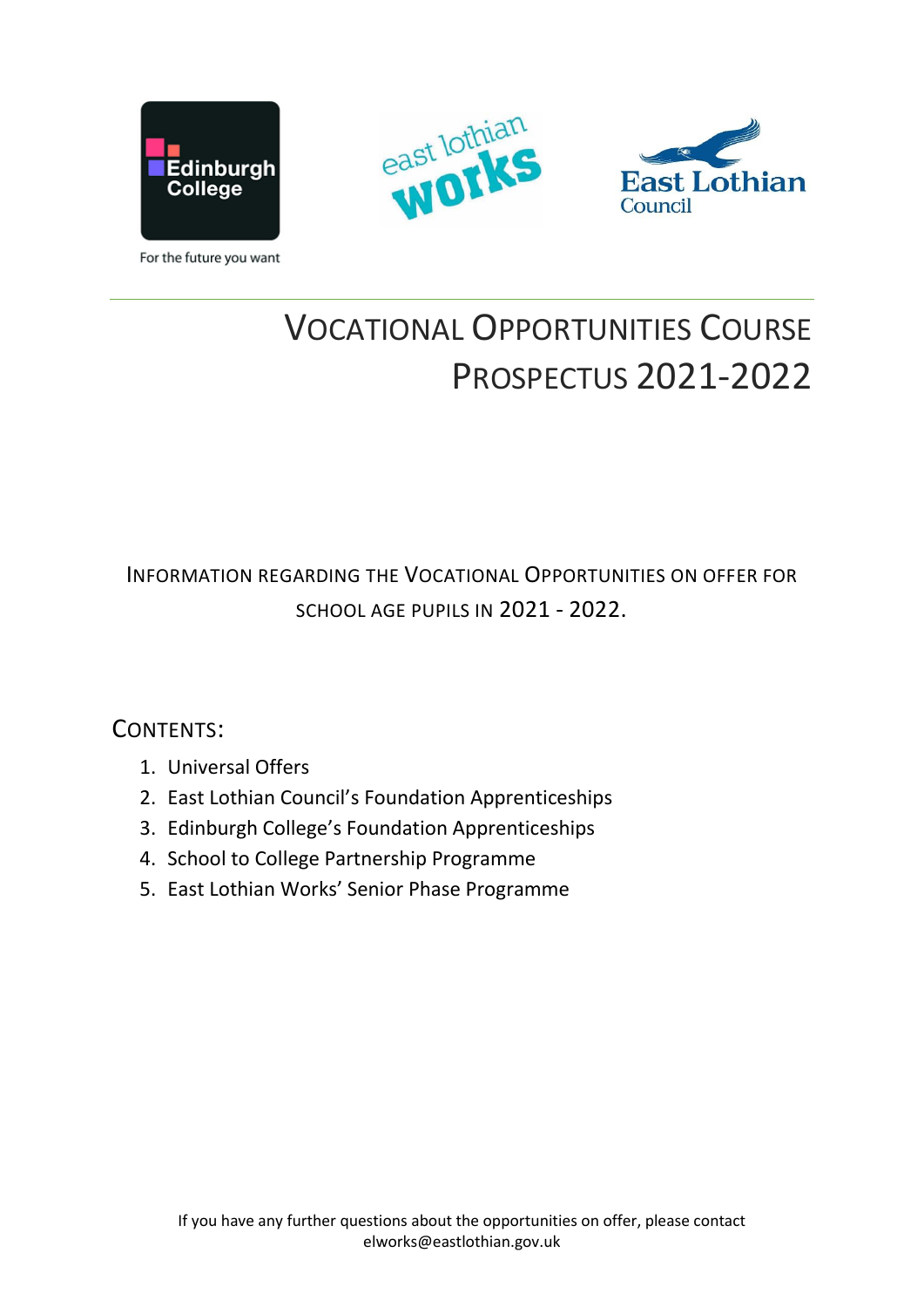## INTRODUCTION

This is East Lothian Works' 2021-2022 Course Prospectus. Its contents will guide you through the many offers that are available to East Lothian secondary school pupils over the academic year.

East Lothian Works provide multiple courses to students out with the traditional school curriculum in order to assist pupils in improving their confidence, their transferable skills, and their employability. With a wide range of courses to choose from, there is something to suit many different interests and goals.

Each course has all the details you will need to determine whether it is the course for you, including entry requirements, course duration, and course location.

A student wishing to apply for any of the courses within this booklet should speak to their Guidance Teacher, who may advise you to complete the relevant application form.

**Please Note: All courses will only run if they have viable uptake from pupils across the authority.** East Lothian Works will organise the most cost effective transportation. This may mean that some pupils are required to use public transport. Due to traffic and location of courses, some students may finish later than the normal school day, and therefore must consider this before applying to courses in this booklet. It is advised that pupils avoid out of school activities in the evenings in which these courses take place due to unforeseen delays.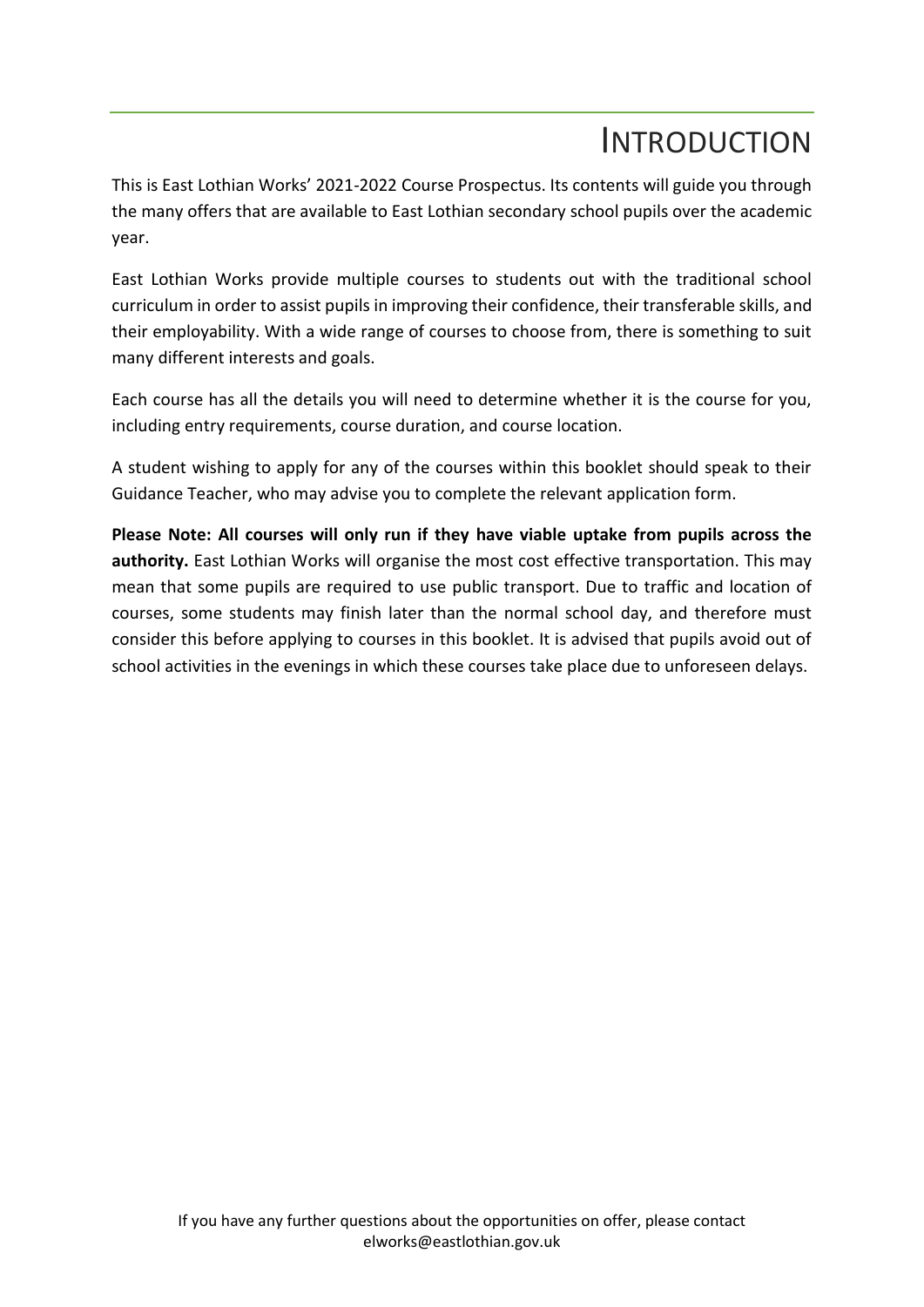# UNIVERSAL OFFERS

Universal Offers exist for every pupil. While some offers may have recommended year groups, these opportunities are available to every student, should they wish to take up the offer. The aim is to provide young people with support on their pathway to success, whether that be through guidance from a trusted adult, support in working towards the next step after secondary school, or CV-building opportunities.

#### Mentoring

Mentoring helps a young person achieve their personal best and accomplish the results they desire. This opportunity benefits all young people at every level of ability, from the most driven and academic to those who need more direction.

Mentors are individuals who work in the local area, or work for businesses who contribute to the local area. They provide a wide range of support and guidance for the Mentees, such as emotional support, advice on applying for jobs or college/university, and advice on improving confidence and determination.

Mentors and Mentees meet roughly once a month for about an hour at the young person's school. All students from S2 to S6 are eligible for this programme.

You can learn more about the Mentoring Programme from East Lothian Works' blog. The post covers the experiences of the Mentors themselves, showing why they decided to take part in the programme, and what they got out of it:

<https://www.edubuzz.org/eastlothianworks/2019/09/an-interview-with-east-lothian-works-mentors/>

**Entry Requirements:** Students should be in S2-S6 **Location:** The student's school **Dates and Times:** Roughly once a month for an hour

\*Mentoring will be subject to COVID-19 restrictions in place at the time of application, and/or when required, therefore will only be progressed if restrictions allow.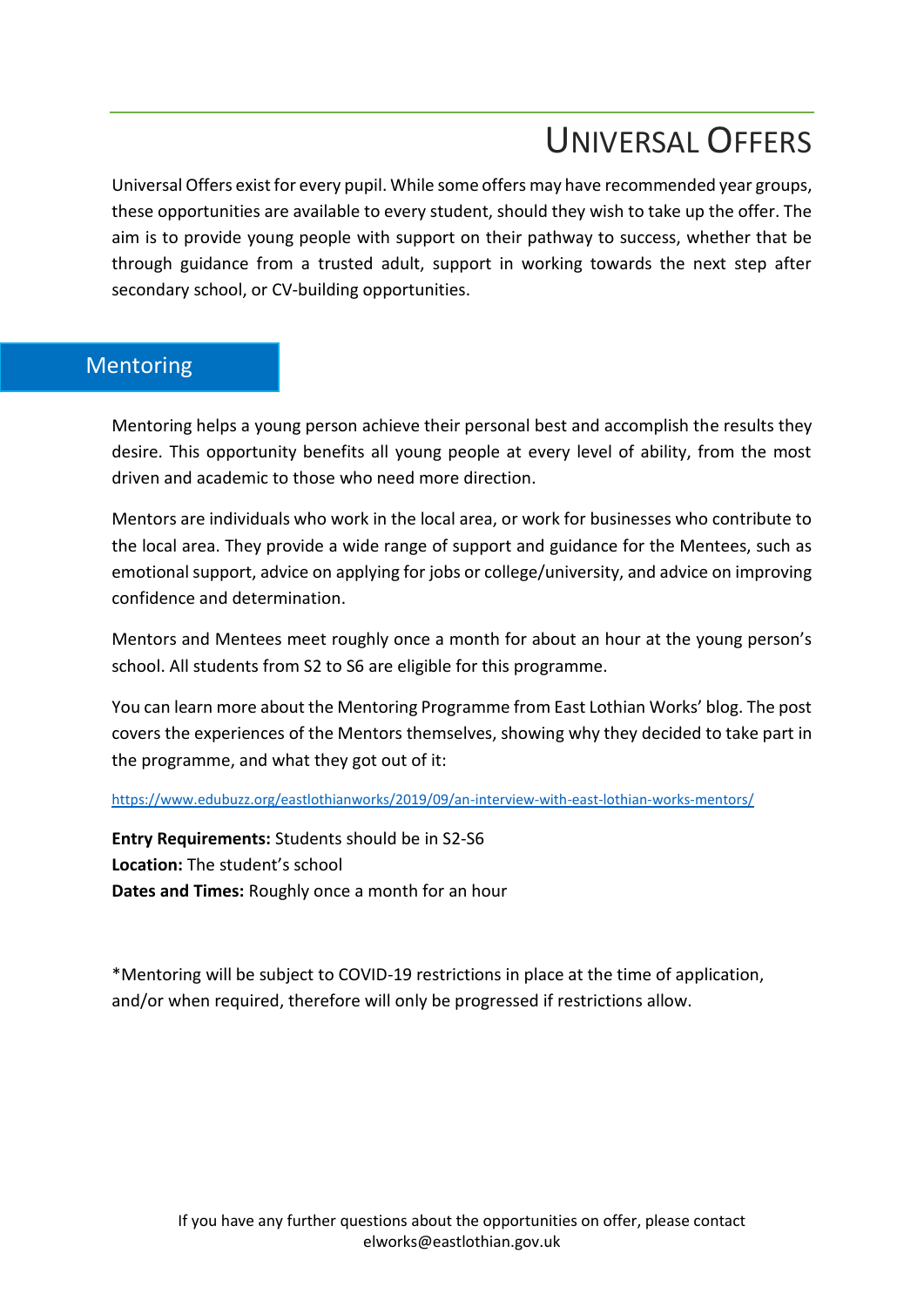## College Transition Support

College Transition Support is offered to young people before, during, and after their transition from secondary school to college. This support is tailored to suit each young person's needs and is varied depending on their requirements. Support can include:

- Help with college applications
- Visits to college to ensure the young person is confident with the transition
- Support with college interviews
- Ongoing support once the student has started their college course

Any young person is eligible for this support, as long as there is a genuine interest in going to college after they have finished secondary school.

**Entry Requirements:** Students must have an interest in attending college **Location:** Edinburgh College **Dates and Times:** Dates and times will be discussed once the student is enrolled on the programme

#### Work Placements

Work placements can be provided to pupils, allowing them to enhance their employability skills across many industries. Work experience gives young people a competitive edge over others when applying for jobs, as experience in the industry is highly sought after by employers.

Experiences are offered with employers across a range of sectors where pupils can embark on work-based learning relevant to a field they may wish to continue onto post-school.

These exciting placements range from one afternoon a week to 4.5 days per week, and are offered throughout the academic year. They will be organised to suit each individual pupil.

**Entry Requirements:** N/A **Location:** East Lothian **Dates and Times:** Any date and time that suits the young person's timetable as well as the needs of the business.

\*Work placements will be subject to COVID-19 restrictions in place at the time of application, and/or when required, therefore will only be progressed if restrictions allow.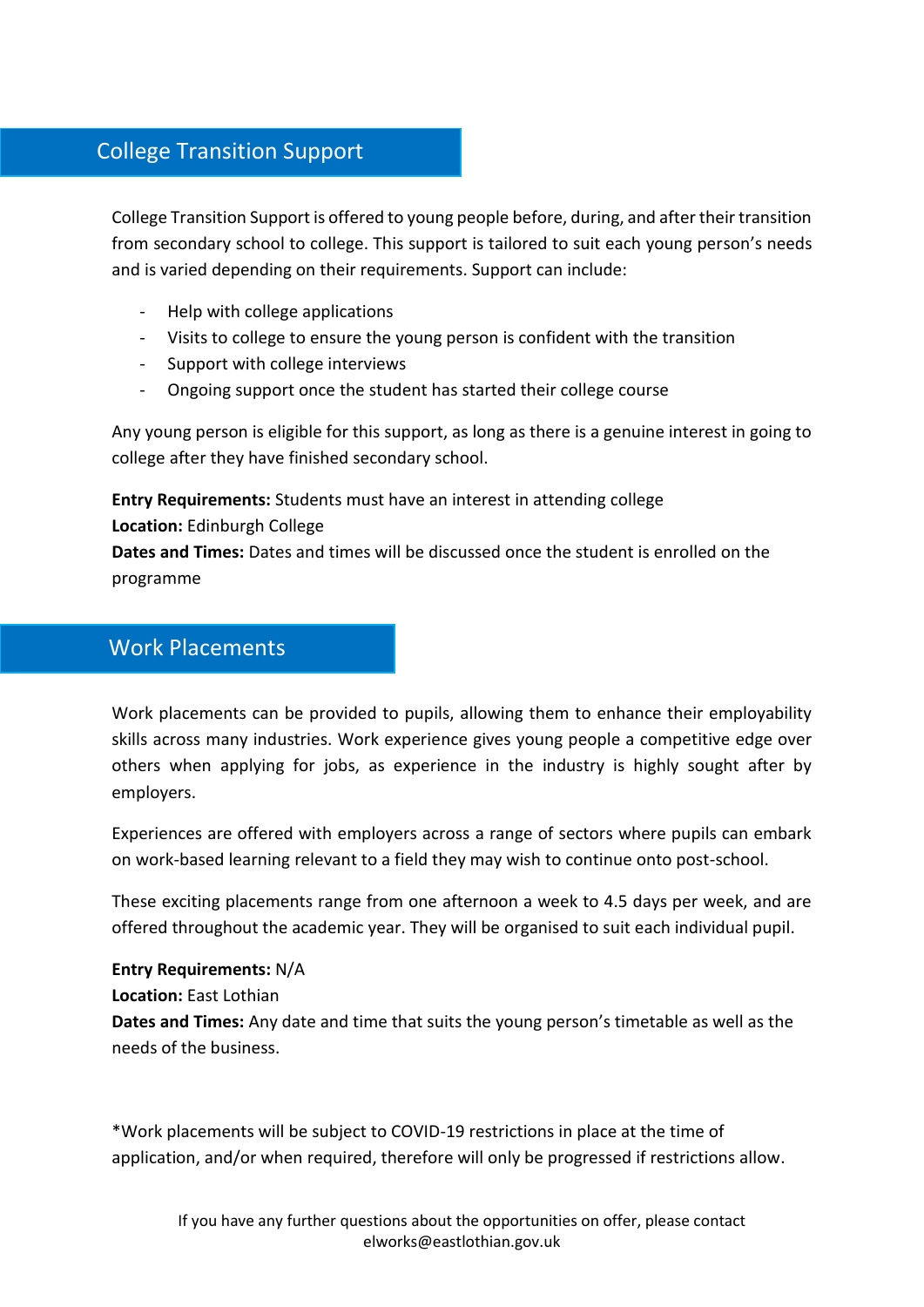# EAST LOTHIAN COUNCIL'S FOUNDATION **APPRENTICESHIPS**



Foundation Apprenticeships are 2 year programmes available to S4 and S5 pupils \*subject to entry requirements. The programmes combine a classroom and workplace approach to learning, where pupils work closely and build relationships with leading employers from thriving industries.

Foundation Apprenticeships enable pupils to gain valuable work experience alongside achieving an SCQF Level 6 qualification (equivalent to a Higher) while still at school. Foundation Apprenticeships open the door to paid employment, Modern and Graduate Apprenticeships, and Further and Higher education.

If you'd like to find out more, check out the links below or follow us on twitter @EL\_Works :

<https://www.apprenticeships.scot/become-an-apprentice/foundation-apprenticeships/>

<https://www.edubuzz.org/eastlothianworks/>

#### **COVID-19 Response**

Skills Development Scotland, SQA, East Lothian Works and our partner tutors have worked with industry on adaptations and enhancements to support foundation apprentice learners through the ongoing challenges and will continue to do so in the future. All of our foundation apprenticeships have been able to successful move online for this academic year, therefore pupils applying for a foundation apprenticeship should be prepared to take part in online learning and virtual placements if COVID restrictions do continue.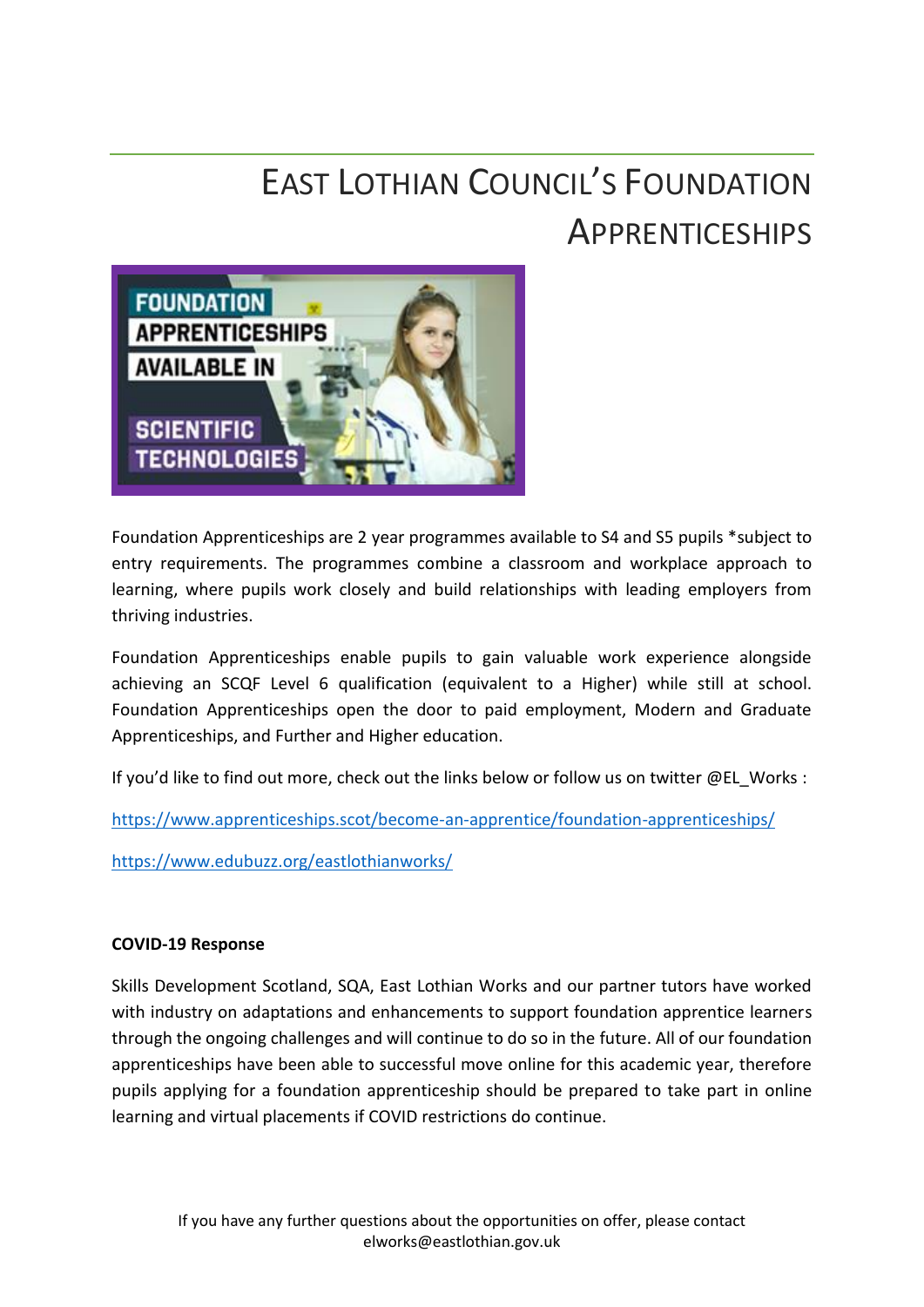#### Accountancy

The Foundation Apprenticeship in Accountancy aids young people in gaining hands-on experience in a fast-paced, dynamic industry. Students will be provided with the opportunity to gain a holistic overview of the Accountancy sector, including areas such as:

- Preparing management accounting information Indirect Tax
- Recording data in ledger **Recording data in ledger**  $\qquad -$  Bookkeeping
- Analysing account information

Students will develop skills and knowledge across a range of topics alongside a work placement, allowing them to gain a competitive advantage over others when it comes to entering the world of work in Accounting. Pupils will also take part in professional Accountancy exams with a worldwide recognised professional body of Accounting.

Most of the theory based learning will take place in year 1 of the qualification and the professional exams and employer work placement will take place in year 2 of the programme. Students should be prepared to take part in a work placement during the February or October holiday on top of their Tuesday and Thursday classes. Please note that this may be virtual or an in person experience and may or may not last for the entire week. East Lothian Works tries to minimise the level of work experience required to take place during school holidays. Throughout the two year course students are expected to pass a range of internal assessments relevant to the course subject as well as their professional exams in year 2. As the course follows a two year programme, there is no partial award or credit at the end of year 1. For this reason, students must be committed to completing the course in its entirety.

For further information about this framework please visit: [https://www.apprenticeships.scot/browse-frameworks/foundation](https://www.apprenticeships.scot/browse-frameworks/foundation-apprenticeships/accounting/individual-accountancy/)[apprenticeships/accounting/individual-accountancy/](https://www.apprenticeships.scot/browse-frameworks/foundation-apprenticeships/accounting/individual-accountancy/)

#### **SQA Course Code:** GN7T 46

**Entry Requirements:** Students who have achieved/on track to achieve a National 5 in a Business related subject, a pass in Higher Maths, and a Higher in one other subject. Each pupil will be required to attend an interview.

**Location:** North Berwick High School / Community facility / Employer work place **Dates and Times:** Tuesdays and Thursdays, approximately 1.30pm-4/4.30pm (not inclusive of travel time). Please note that this course takes 2 years to complete.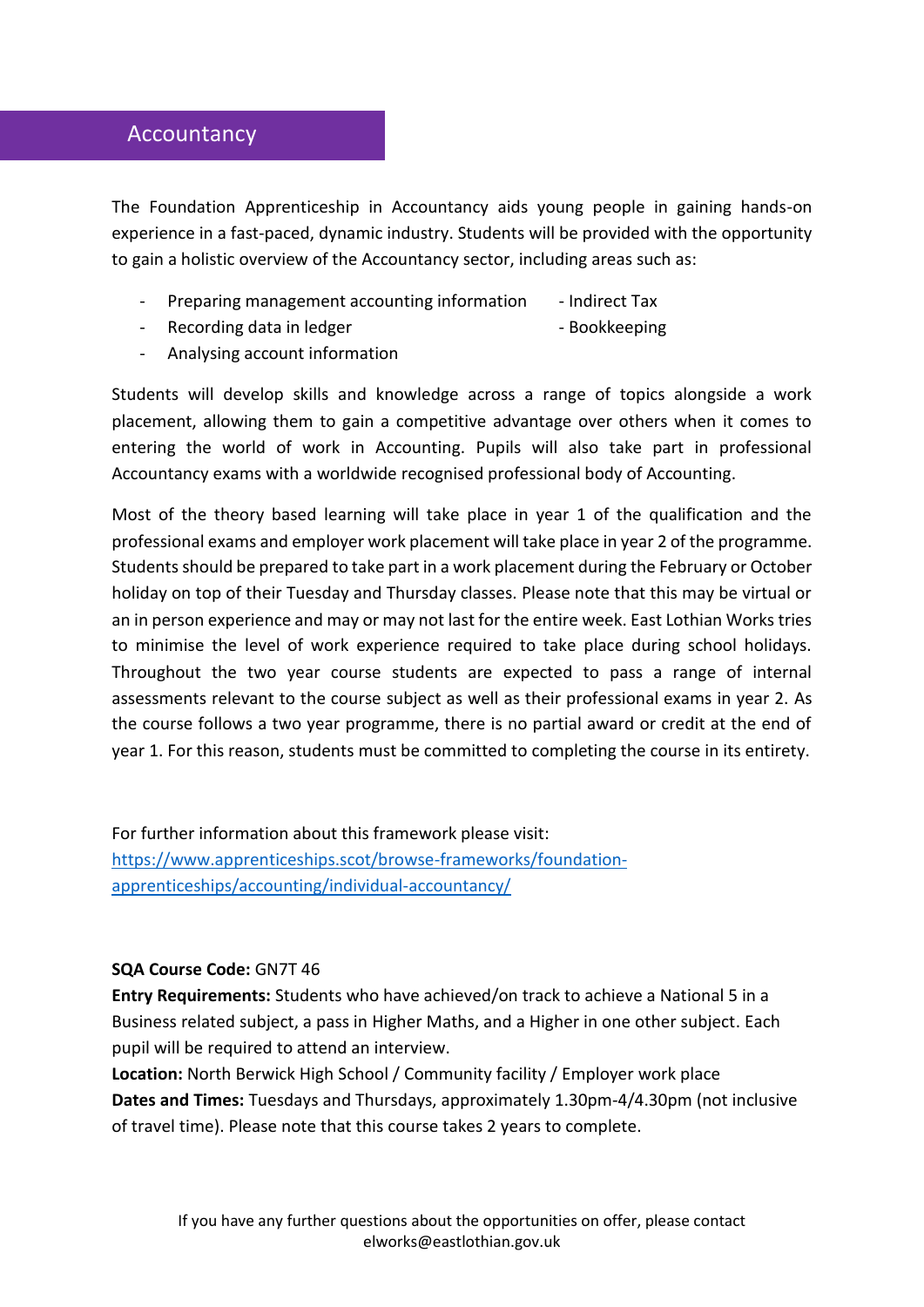#### Business Skills

The Foundation Apprenticeship in Business Skills provides the opportunity to learn about, and understand, management and business priorities across the industry. This includes:

- Working with IT software
- Managing people and finance
- Contemporary business issues

This apprenticeship also aids young people in being able to plan, manage, and improve their own performance in the business sector. Pupils will gain the necessary skills and experiences to address the skill gaps within the business industry. Students will have developed a highly transferable set of knowledge, skills, and behaviours that can be applied to a variety of sectors, including the public, private, and charitable sector.

Most of the theory based learning will take place in year 1 of the qualification and the skills based learning and employer work placement will take place in year 2 of the programme. Students should be prepared to take part in a work placement during the February or October holiday on top of their Tuesday and Thursday classes. Please note that this may be virtual or an in person experience and may or may not last for the entire week. East Lothian Works tries to minimise the level of work experience required to take place during school holidays. Throughout the two year course students are expected to pass a range of internal assessments relevant to the course subject. As the course follows a two year programme, there is no partial award or credit at the end of year 1. For this reason, students must be committed to completing the course in its entirety.

For further information about this framework please visit: [https://www.apprenticeships.scot/browse-frameworks/foundation](https://www.apprenticeships.scot/browse-frameworks/foundation-apprenticeships/business-skills/individual-business-skills/)[apprenticeships/business-skills/individual-business-skills/](https://www.apprenticeships.scot/browse-frameworks/foundation-apprenticeships/business-skills/individual-business-skills/)

#### **SQA Course Code:** GL8J 46

**Entry Requirements:** Students who have achieved/on track to achieve National 5 in a Business related subject, a pass in National 5 Maths, and a Higher in one other subject. Each pupil will be required to attend an interview.

**Location:** Musselburgh Grammar School / Community facility / Employer work place **Dates and Times:** Tuesdays and Thursdays, approximately 1.30pm-4/4.30pm (this is not inclusive of travel time). Please note that this course takes 2 years to complete.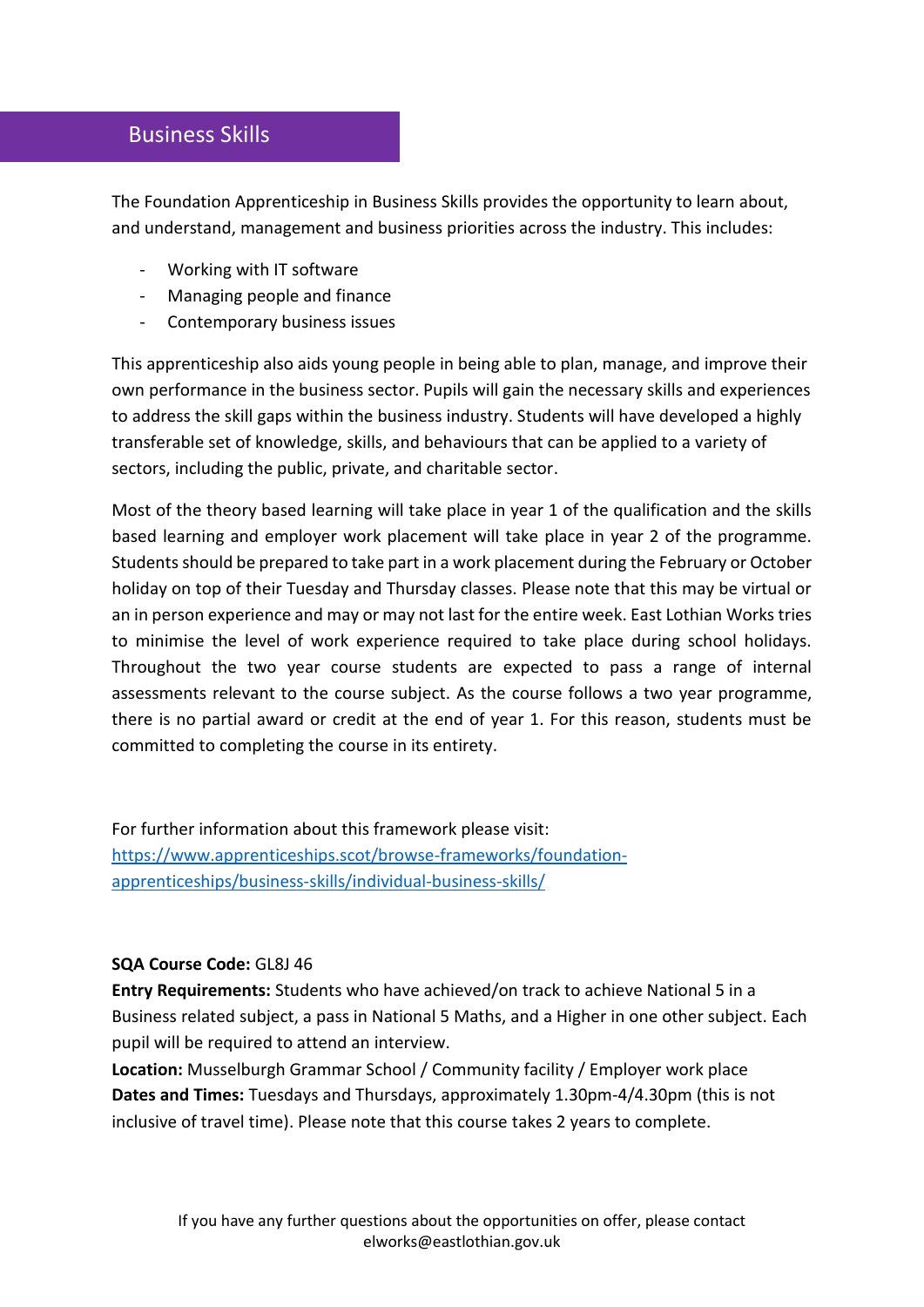## Scientific Technologies

The Foundation Apprenticeship in Scientific Technologies aids students in gaining an in-depth understanding of the essential science theories, and learn about the mathematics and fundamental concepts of science. Students also have the opportunity to carry out scientific and technical tests using manual equipment within a laboratory.

Students will study fundamental chemistry concepts whilst gaining confidence in a wide range of chemical and biological experimental techniques. There are several research facilities offering their labs and research scientists; Charles River Laboratories, The Scottish Rural College, Edinburgh University, Royal Dick Vet School, Scottish Centre for Regenerative Medicine, Pure Malt, and the Roslin Institute plus others. Whilst students attend their allocated research facility, they will record and gather evidence of their lab work and complete a variety of experiment based work in order to pass three skills-based SVQ units.

Most of the theory based learning will take place in year 1 of the qualification and the skills based learning and employer work placement will take place in year 2 of the programme however we aim to have a combination across the two years. Throughout the two year course students are expected to pass a range of internal assessments relevant to the course subject. As the course follows a two year programme, there is no partial award or credit at the end of year 1. For this reason, students must be committed to completing the course in its entirety.

If you'd like to find out more, *Media Education* worked with East Lothian Works to create a short video explaining the benefits of the Scientific Technologies framework: <https://www.youtube.com/watch?v=WEswoR7zrYY>

For further information please visit: [https://www.apprenticeships.scot/browse](https://www.apprenticeships.scot/browse-frameworks/foundation-apprenticeships/scientific-technologies/individual-scientific-technologies/)[frameworks/foundation-apprenticeships/scientific-technologies/individual-scientific](https://www.apprenticeships.scot/browse-frameworks/foundation-apprenticeships/scientific-technologies/individual-scientific-technologies/)[technologies/](https://www.apprenticeships.scot/browse-frameworks/foundation-apprenticeships/scientific-technologies/individual-scientific-technologies/)

To hear about our student Annabel's experience on the programme please visit: [https://youtu.be/\\_KdwA-YW9oU](https://youtu.be/_KdwA-YW9oU)

#### **SQA Course Code:** GN14 46

**Entry Requirements:** Students who have achieved/on track to achieve a National 5 Science subject, and a pass in National 5 Maths. Each pupil will be required to attend an interview. **Location:** Dunbar Grammar School / Employer work place

**Dates and Times:** Tuesdays and Thursdays, approximately 1.30pm-4/4.30pm (this is not inclusive of travel time). Please note this course takes 2 years to complete.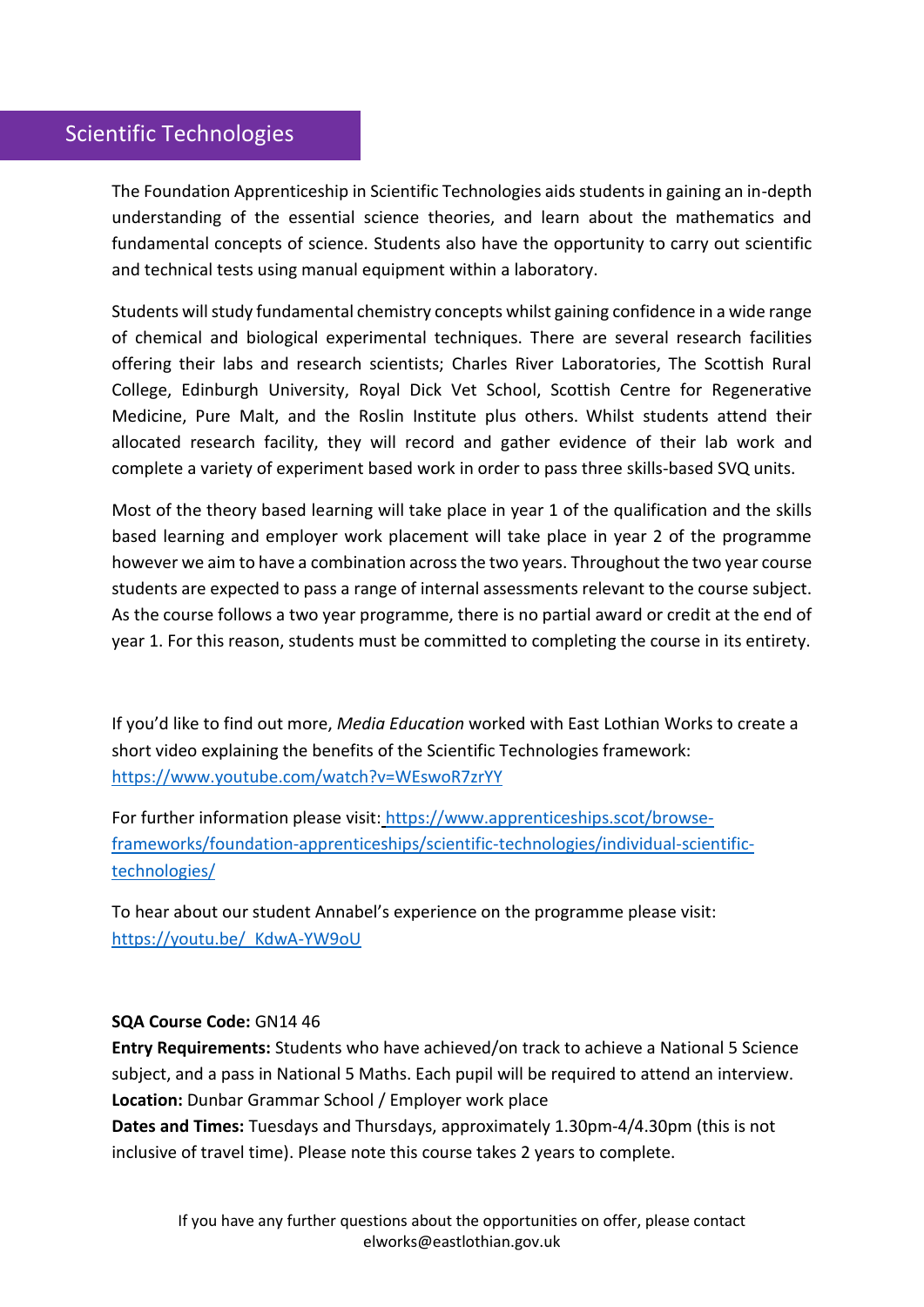## Scientific Technologies Direct Entry (S6 pupils only)

Pupils will gain an in-depth understanding of essential science theories over a one year, intensive programme, and learn about the fundamental concepts of science. Pupils will have plenty of opportunities to carry out scientific and technical tests using manual equipment within a functioning laboratory in their work placement. There are several research facilities offering their labs and research scientists; Charles River Laboratories, The Scottish Rural College, Edinburgh University, Royal Dick Vet School, Scottish Centre for Regenerative Medicine, Pure Malt, and the Roslin Institute plus others.

Throughout the course you will be expected to pass a range of internal assessments such as UASP test, lab report submissions, and skills-based assessments. Students will also complete an intensive week long training sessions with an employer upon course commencement in June. On completion of this course pupils will have greatly improved their chances of gaining entry into a variety of undergraduate Science courses both in Further and Higher education. Pupils will also be in a position to apply for entry level positions in the Science industry via Modern or Graduate Apprenticeship programmes, as well as going directly into employment within this sector.

If you'd like to find out more, *Media Education* worked with East Lothian Works to create a short video explaining the benefits of the Scientific Technologies framework: <https://www.youtube.com/watch?v=WEswoR7zrYY>

For further information please visit: [https://www.apprenticeships.scot/browse](https://www.apprenticeships.scot/browse-frameworks/foundation-apprenticeships/scientific-technologies/individual-scientific-technologies/)[frameworks/foundation-apprenticeships/scientific-technologies/individual-scientific](https://www.apprenticeships.scot/browse-frameworks/foundation-apprenticeships/scientific-technologies/individual-scientific-technologies/)[technologies/](https://www.apprenticeships.scot/browse-frameworks/foundation-apprenticeships/scientific-technologies/individual-scientific-technologies/)

To hear about our student Annabel's experience on the programme please visit: https://youtu.be/ KdwA-YW9oU

#### **SQA Course Code:** GN14 46

**Entry Requirements:** S6 students only, pupils must have passed Higher Chemistry and Higher Maths. Each pupil will be required to attend an interview.

**Location:** Dunbar Grammar School / Employer work place

**Dates and Times:** Tuesdays and Thursdays, approximately 1.30pm-4/4.30pm (not inclusive of travel time). Please note this course takes 1 year to complete and is only available to S6 pupils.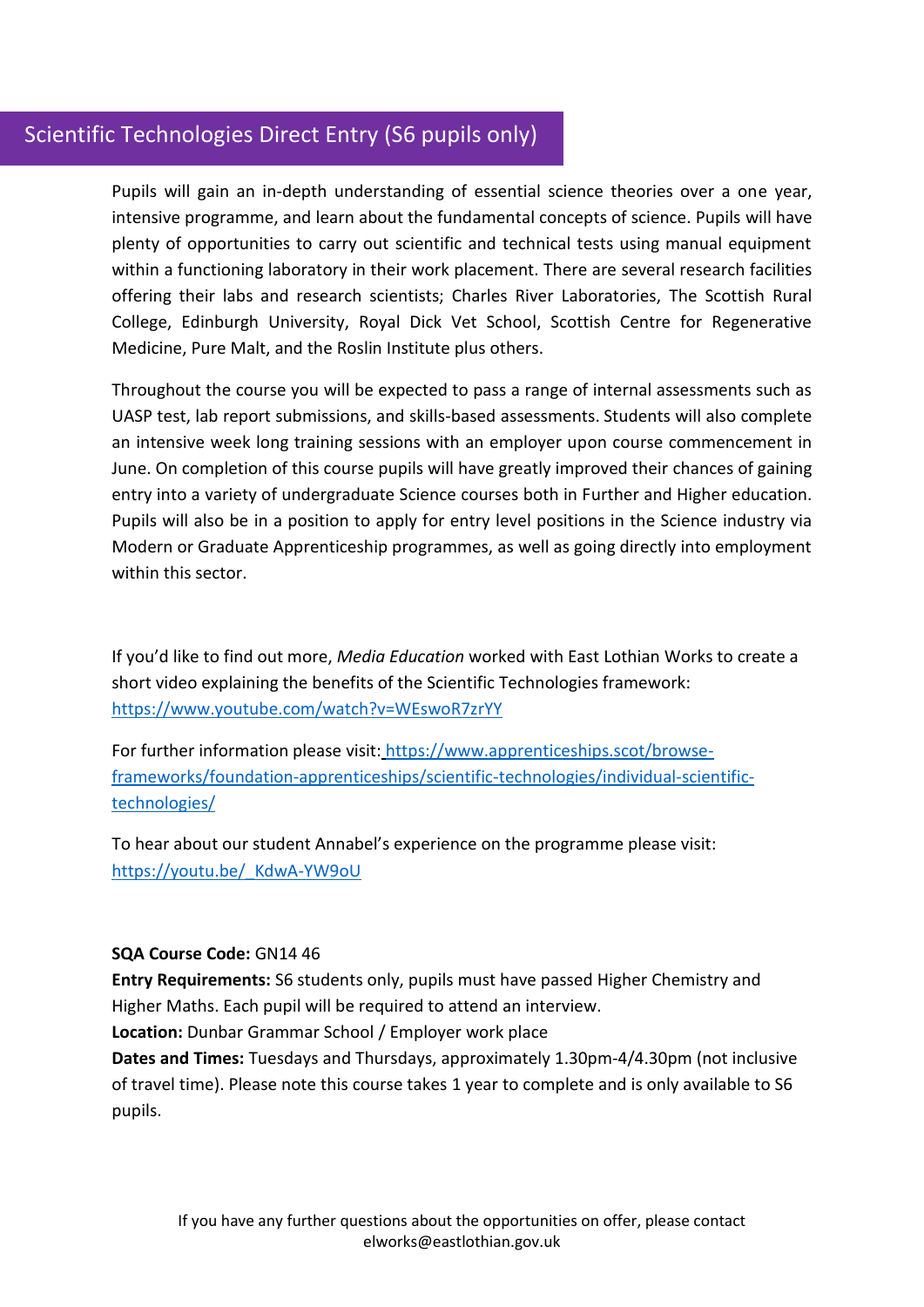## Social Services Children and Young People

The Foundation Apprenticeship in Social Services Children and Young People gives students the opportunity to learn about the skills and knowledge required for a career in the Childcare and Social Services sector. This is achieved through learning about the safeguarding of children, how to develop, interact, and play with young people, as well as being able to provide the correct support for those who need it most. During the work placement, pupils will experience different roles in this sector and work with experienced employers to gain invaluable insight into what a career in this field would be like. Settings include: Local authority nurseries, private nurseries, primary schools (P1-3), childminding facilities, additional support need HUBs and local youth groups.

The course includes a mix of classroom-based learning as well as work placements. Year 1 will focus on a combination of traditional teaching as well as work experience opportunities. Year 2 will require more time spent completing work placement, with elements of classroombased learning. Students need to be prepared to take part in a combination of virtual and face-to-face teaching in the current climate. Throughout the two years you will be expected to pass a range of internal assessments relevant to the course subject, but there are no external exams. As this is a two year programme, there is no partial award or credit at the end of year 1; there must be commitment to completing the course in its entirety.

If you'd like to find out more, *Media Education* worked with East Lothian Works to create a short video explaining the benefits of the Social Services Children and Young People framework:<https://www.youtube.com/watch?v=qDLswLRtscQ&t=7s>

You can find out more about this framework here:

[https://www.apprenticeships.scot/browse-frameworks/foundation-apprenticeships/social](https://www.apprenticeships.scot/browse-frameworks/foundation-apprenticeships/social-services-children-and-young-people/individual-social-services-children-and-young-people/)[services-children-and-young-people/individual-social-services-children-and-young-people/](https://www.apprenticeships.scot/browse-frameworks/foundation-apprenticeships/social-services-children-and-young-people/individual-social-services-children-and-young-people/)

#### **SQA Course Code:** GL7A 46

**Entry Requirements:** Students who have achieved/on track to achieve National 5 English with progression onto Higher English or those who have achieved a Level 5 childcare related course. Each pupil will be required to attend an interview.

**Location:** Community facility / Employer work place

**Dates and Times:** Tuesdays and Thursdays, approximately 1.30pm-4/4.30pm (this is not inclusive of travel time). Please note this course takes 2 years to complete.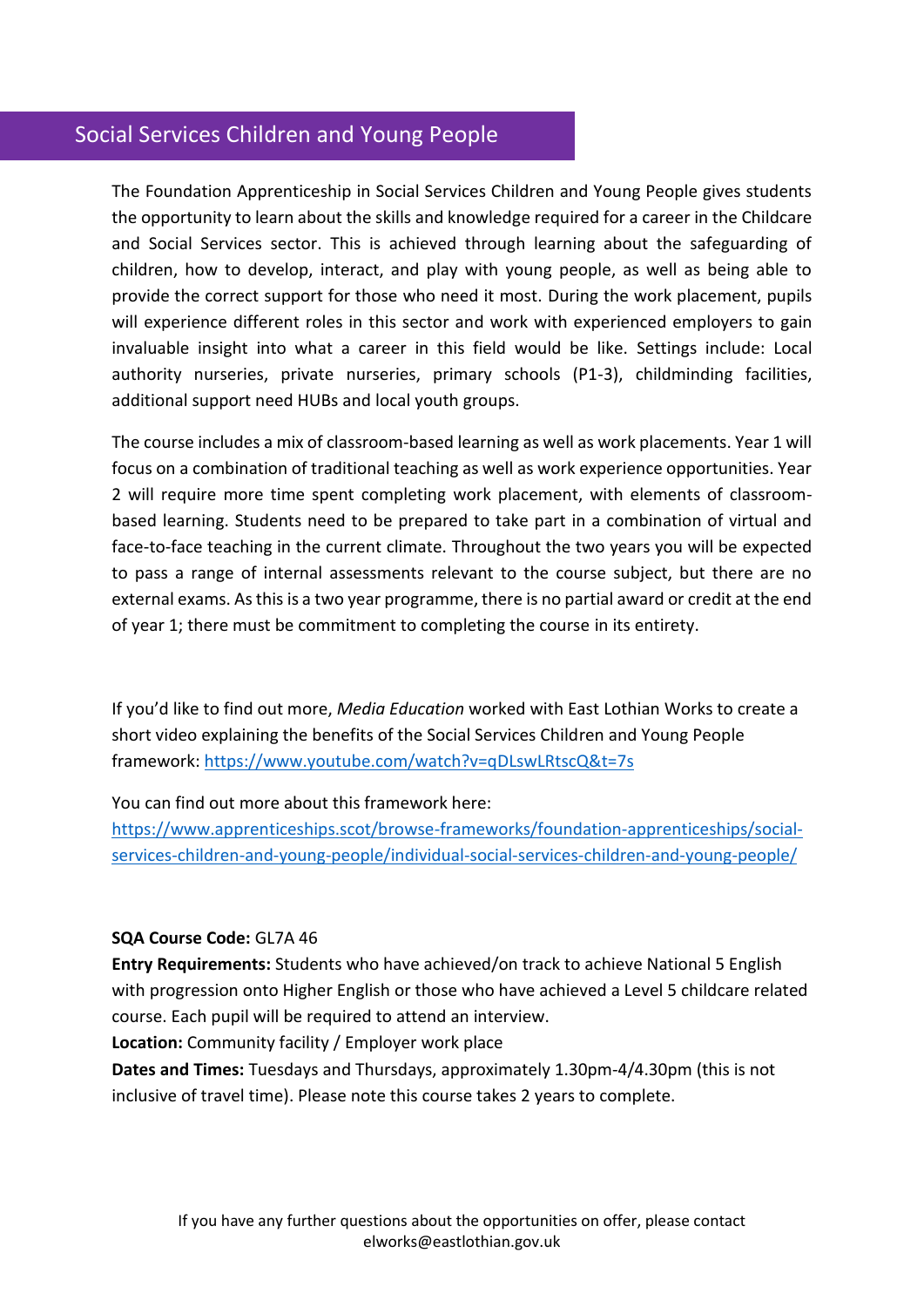# EDINBURGH COLLEGE'S FOUNDATION APPRENTICESHIPS

Edinburgh College also provide a range of Foundation Apprenticeship opportunities for students in S5. Students enrolled on a Foundation Apprenticeship with Edinburgh College will be required to conduct the classroom-based aspects of the programme at the stated college campus. Transport to and from the required location will be arranged for each pupil.

#### **COVID-19 Response**

Skills Development Scotland, SQA and Edinburgh College have worked with industry on adaptations and enhancements to support foundation apprentice learners through the ongoing challenges and will continue to do so in the future. All foundation apprenticeships have been able to successful move online for this academic year, therefore pupils applying for a foundation apprenticeship should be prepared to take part in online learning and virtual placements if COVID restrictions do continue.

## Business Skills Direct Entry (S6 pupils only)

This Foundation Apprenticeship gives students the opportunity to experience the Business Administration sector whilst learning about the following topics:

- Working with IT software
- Managing people and finance
- Contemporary business issues

This apprenticeship also aids young people in being able to plan, manage, and improve their own performance in the business sector.

#### **SQA Course Code**: GL8J 46

**Entry Requirements**: Pupils must have achieved or be working towards National 5 Maths and National 5 English.

**Location**: Sighthill Campus

**Dates and Times**: Tuesdays and Thursdays, 1.30pm-4pm (not inclusive of travel time). Please not this course takes 1 year to complete and is only available for S6 pupils.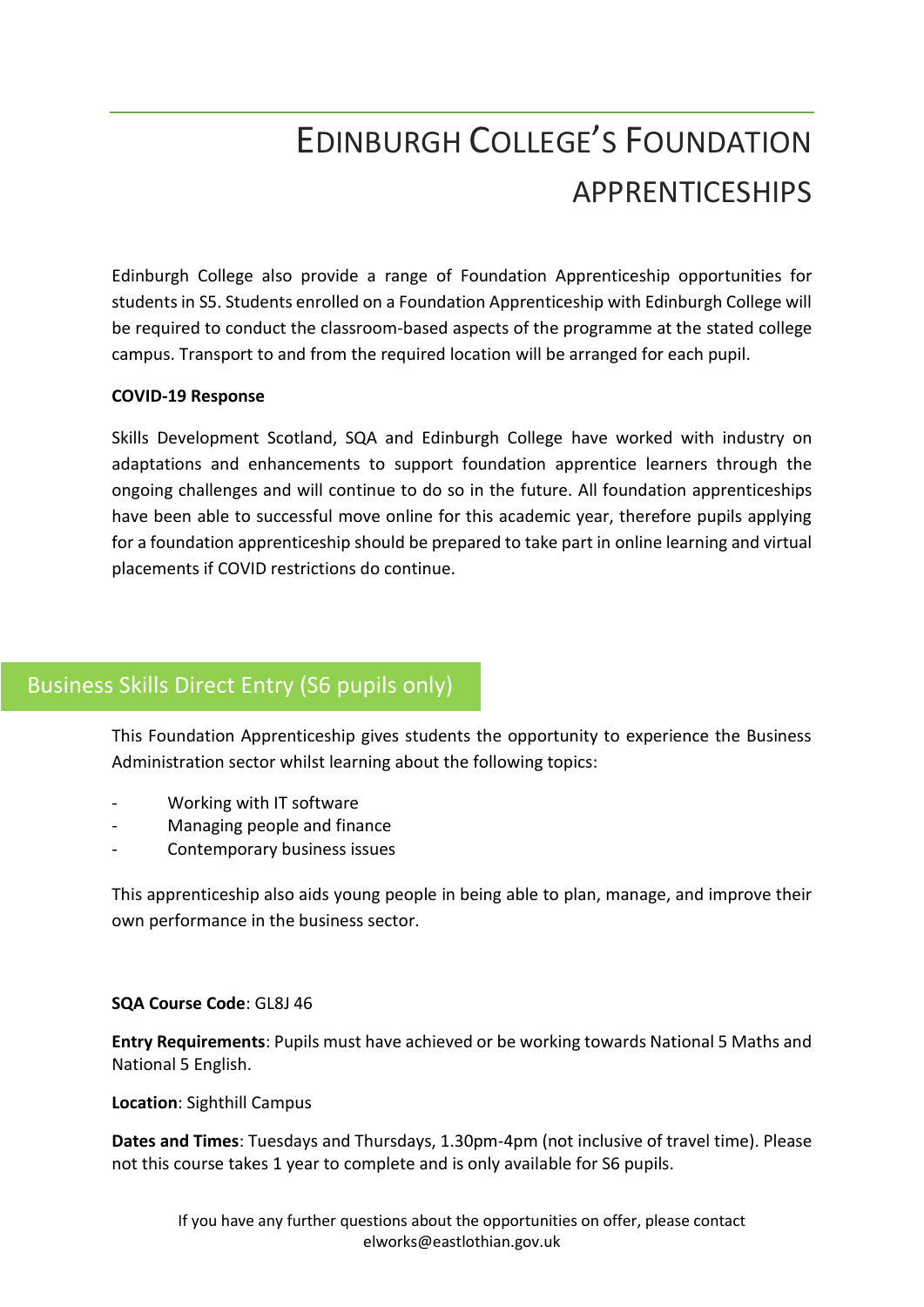## Civil Engineering

This Foundation Apprenticeship gives students the opportunity to experience the world of Civil Engineering. Students have the opportunity to learn about the following topics:

- Computer aided drafting
- Mathematics
- Site surveying
- Health and safety
- Site work and technology
- Project management

You can find out more information on the Edinburgh College website:

[http://www.edinburghcollege.ac.uk/courses/Built-](http://www.edinburghcollege.ac.uk/courses/Built-Environment/Foundation%20Apprenticeship%20in%20Civil%20Engineering%20%28SCP%29/EN1FACEE19)[Environment/Foundation%20Apprenticeship%20in%20Civil%20Engineering%20%28SCP%29](http://www.edinburghcollege.ac.uk/courses/Built-Environment/Foundation%20Apprenticeship%20in%20Civil%20Engineering%20%28SCP%29/EN1FACEE19) [/EN1FACEE19](http://www.edinburghcollege.ac.uk/courses/Built-Environment/Foundation%20Apprenticeship%20in%20Civil%20Engineering%20%28SCP%29/EN1FACEE19)

#### You can find out more about this framework here:

[https://www.apprenticeships.scot/browse-frameworks/foundation-apprenticeships/civil](https://www.apprenticeships.scot/browse-frameworks/foundation-apprenticeships/civil-engineering/individual-civil-engineering/)[engineering/individual-civil-engineering/](https://www.apprenticeships.scot/browse-frameworks/foundation-apprenticeships/civil-engineering/individual-civil-engineering/)

This course also includes student registration with the Institute of Civil Engineers (ICE).

#### **SQA Course Code:** GL51 46

**Entry Requirements:** S5 pupils only. Students should have achieved National 5 Maths & Physics (grade A-C). Studying towards Higher Maths in either S5 or S6 **Location:** Granton Campus

**Dates and Times:** Tuesdays and Thursdays, 1.30pm-4pm (not inclusive of travel time). Please note this course takes 2 years to complete.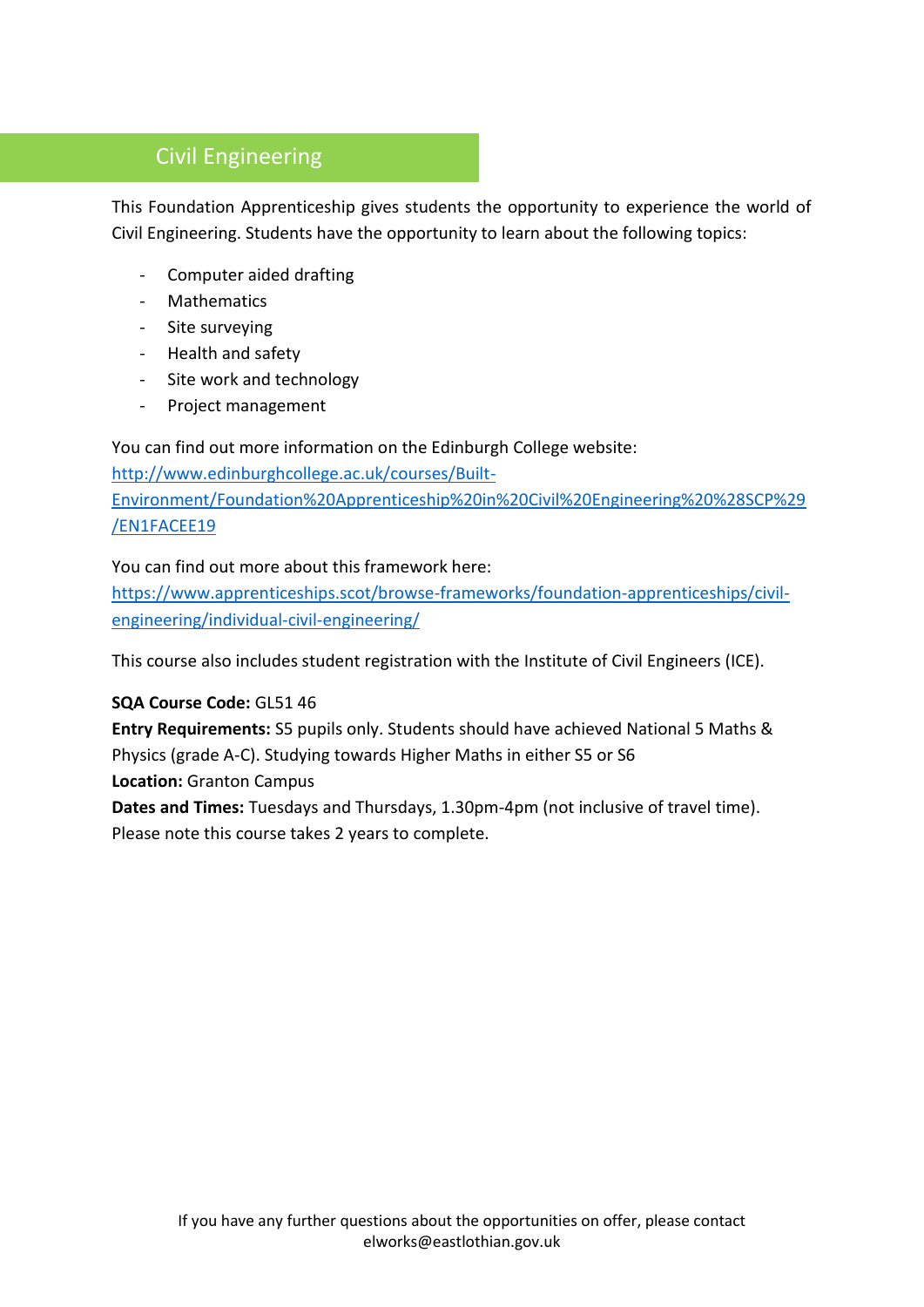## Creative and Digital Media

The Foundation Apprenticeship in Creative and Digital Media gives students a unique insight into what a career in the broadcasting industry might be like. They will be involved in live TV production, video editing, and a variety of important broadcasting roles. They will learn how to develop skills vital to the industry and be instructed in the use of camera, sound, and lighting equipment.

Students have the opportunity to learn about the following topics:

- Camera operations
- Scriptwriting
- Lighting
- Post-production
- Sound editing

Please note that the modules for Creative and Digital Media, and Creative and Digital Media (With Graphic Design) are the same. This course focuses on broadcast media (film and TV), while the Graphic Design course focuses on visual communication.

You can find out more information on the Edinburgh College website: [http://www.edinburghcollege.ac.uk/courses/Broadcast-Media-and-](http://www.edinburghcollege.ac.uk/courses/Broadcast-Media-and-Photography/Foundation%20Apprenticeship%20in%20Creative%20and%20Digital%20Media%20%28SCP%29/CR1FADMY19)

[Photography/Foundation%20Apprenticeship%20in%20Creative%20and%20Digital%20Medi](http://www.edinburghcollege.ac.uk/courses/Broadcast-Media-and-Photography/Foundation%20Apprenticeship%20in%20Creative%20and%20Digital%20Media%20%28SCP%29/CR1FADMY19) [a%20%28SCP%29/CR1FADMY19](http://www.edinburghcollege.ac.uk/courses/Broadcast-Media-and-Photography/Foundation%20Apprenticeship%20in%20Creative%20and%20Digital%20Media%20%28SCP%29/CR1FADMY19)

You can find out more about this framework here:

[https://www.apprenticeships.scot/become-an-apprentice/foundation](https://www.apprenticeships.scot/become-an-apprentice/foundation-apprenticeships/creative-and-digital-media/)[apprenticeships/creative-and-digital-media/](https://www.apprenticeships.scot/become-an-apprentice/foundation-apprenticeships/creative-and-digital-media/)

#### **SQA Course Code:** GM69 46

**Entry Requirements:** S5 pupils only**.** Students must have achieved/be working towards National 5 Maths and National 5 English

**Location:** Milton Road Campus

**Dates and Times:** Tuesdays and Thursdays, 1.30pm-4pm (this is not inclusive of travel time). Please note this course takes 2 years to complete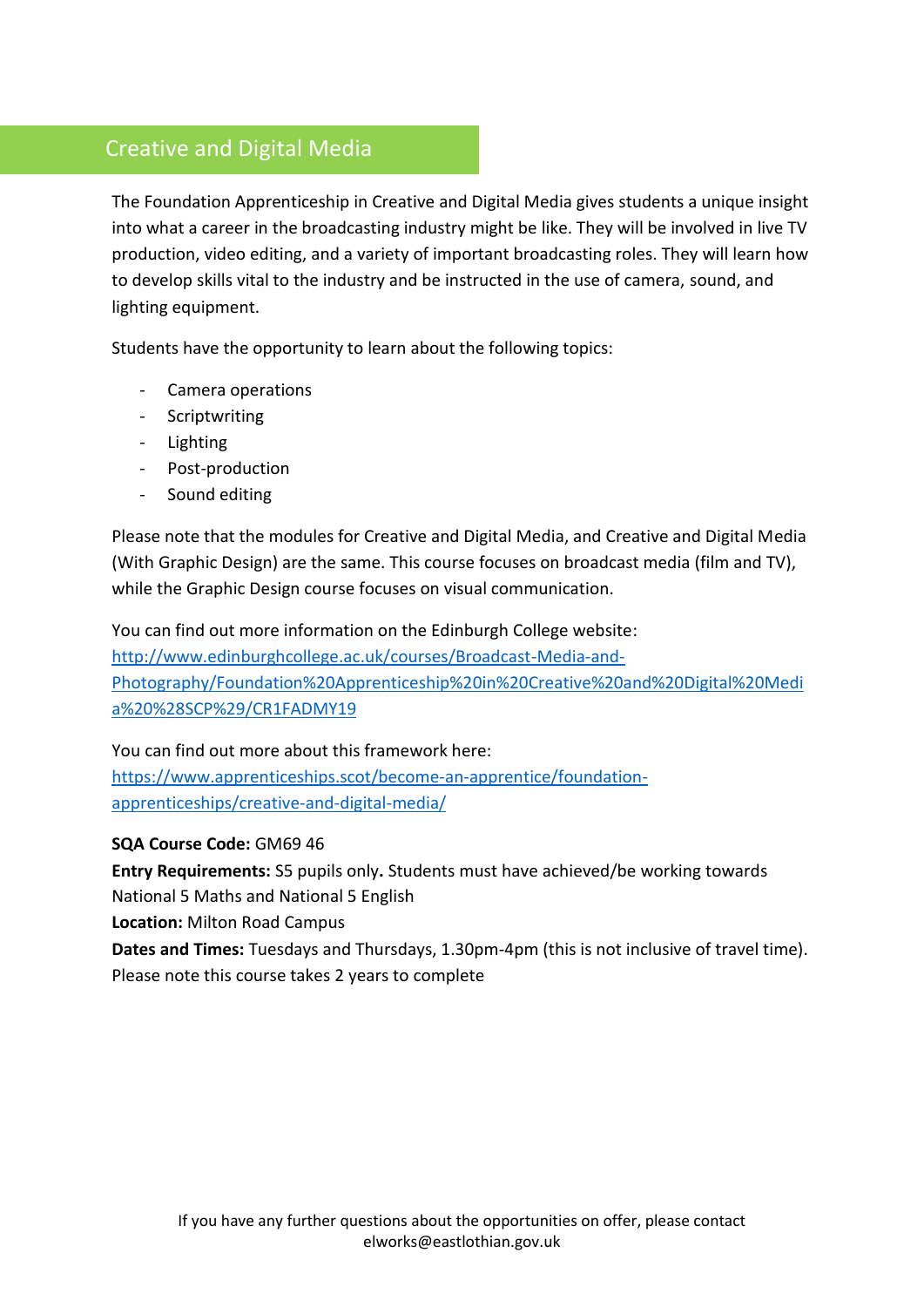## Creative and Digital Media (With Graphic Design)

The Foundation Apprenticeship in Creative and Digital Media gives students a unique insight into what a career in the broadcasting industry might be like. They will be involved in live TV production, video editing, and a variety of important broadcasting roles. They will learn how to develop skills vital to the industry and be instructed in the use of camera, sound, and lighting equipment.

Students have the opportunity to learn about the following topics:

- Camera operations
- Scriptwriting
- Lighting
- Post-production
- Sound editing

Please note that the modules for Creative and Digital Media (With Graphic Design), and Creative and Digital Media are the same. This course focuses on visual communication, while the Creative and Digital Media course focuses on broadcast media (film and TV).

You can find out more information on the Edinburgh College website:

[http://www.edinburghcollege.ac.uk/courses/Broadcast-Media-and-](http://www.edinburghcollege.ac.uk/courses/Broadcast-Media-and-Photography/Foundation%20Apprenticeship%20in%20Creative%20and%20Digital%20Media%20%28SCP%29/CR1FADMY19)[Photography/Foundation%20Apprenticeship%20in%20Creative%20and%20Digital%20Medi](http://www.edinburghcollege.ac.uk/courses/Broadcast-Media-and-Photography/Foundation%20Apprenticeship%20in%20Creative%20and%20Digital%20Media%20%28SCP%29/CR1FADMY19) [a%20%28SCP%29/CR1FADMY19](http://www.edinburghcollege.ac.uk/courses/Broadcast-Media-and-Photography/Foundation%20Apprenticeship%20in%20Creative%20and%20Digital%20Media%20%28SCP%29/CR1FADMY19)

You can find out more about this framework here:

[https://www.apprenticeships.scot/become-an-apprentice/foundation](https://www.apprenticeships.scot/become-an-apprentice/foundation-apprenticeships/creative-and-digital-media/)[apprenticeships/creative-and-digital-media/](https://www.apprenticeships.scot/become-an-apprentice/foundation-apprenticeships/creative-and-digital-media/)

#### **SQA Course Code:** GM69 46

**Entry Requirements:** S5 pupils only. Students must have/be working towards National 5 Maths and English

**Location:** Granton Campus

**Dates and Times:** Tuesdays and Thursdays, 1.30pm-4pm (this is not inclusive of travel time). Please note this course takes 2 years to complete.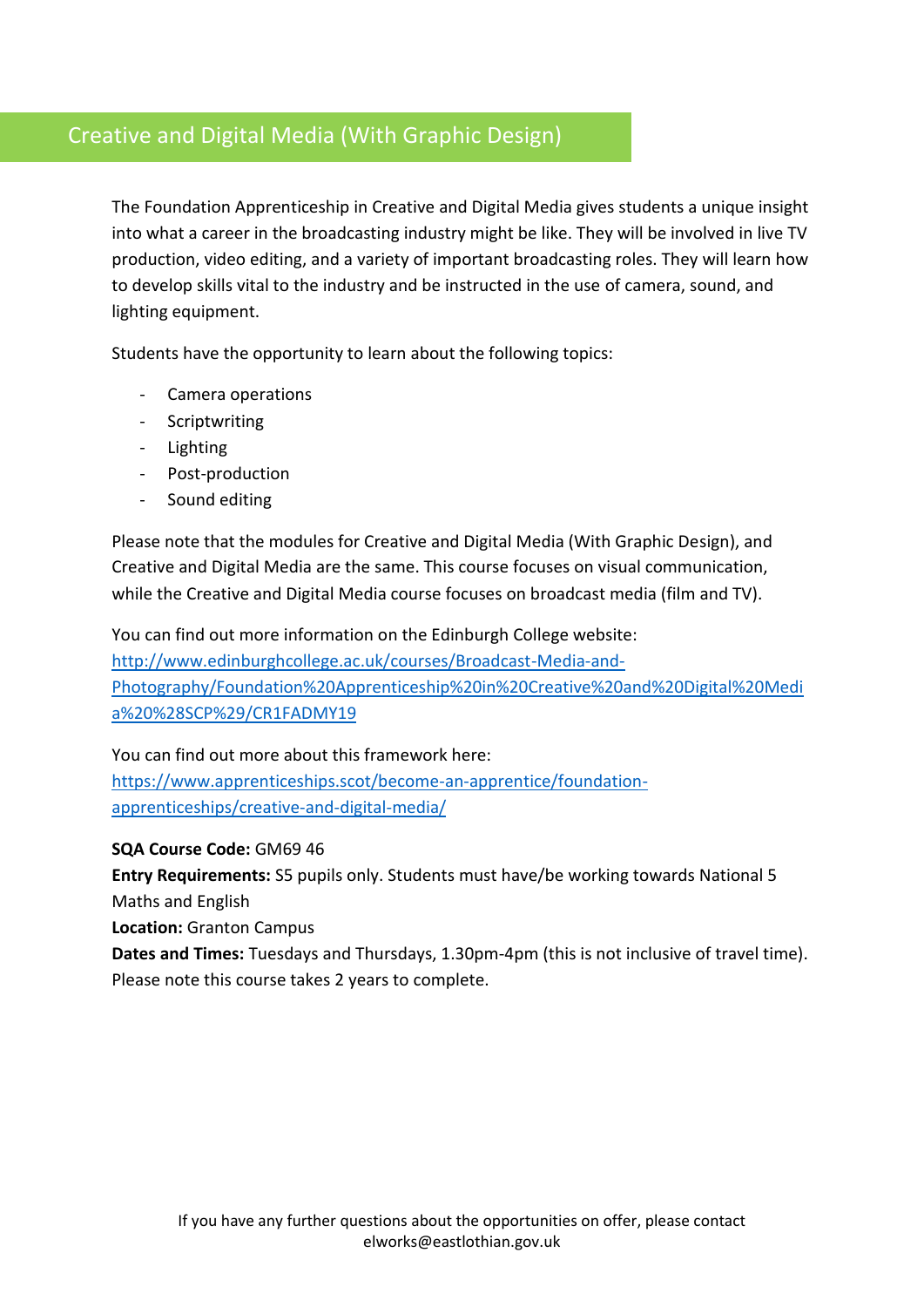## Engineering

The Foundation Apprenticeship in Engineering aims to provide pupils with the opportunity to develop their skills and knowledge to enter a career in Engineering and the Advanced Manufacturing Sector and other Engineering-related industries.

Students have the opportunity to learn about the following topics:

- **Materials**
- Statics
- Thermofluids
- Graphical Communication Engineering
- Information Technology
- Pneumatics and Hydraulics
- Mechanical and Electrical Principles

You can find out more information on the Edinburgh College website:

[http://www.edinburghcollege.ac.uk/courses/Engineering/Foundation%20Apprenticeship%2](http://www.edinburghcollege.ac.uk/courses/Engineering/Foundation%20Apprenticeship%20in%20Engineering%20%28SCP%29/EN1FENGE19) [0in%20Engineering%20%28SCP%29/EN1FENGE19](http://www.edinburghcollege.ac.uk/courses/Engineering/Foundation%20Apprenticeship%20in%20Engineering%20%28SCP%29/EN1FENGE19)

You can find out more about this framework here:

[https://www.apprenticeships.scot/become-an-apprentice/foundation](https://www.apprenticeships.scot/become-an-apprentice/foundation-apprenticeships/engineering/)[apprenticeships/engineering/](https://www.apprenticeships.scot/become-an-apprentice/foundation-apprenticeships/engineering/)

#### **SQA Course Code:** GL7C 46

**Entry Requirements:** S5 pupils only. Students must have an A-C grade in National 5 Maths and Physics, and must be progressing onto Higher Maths in S5

**Location:** Midlothian Campus

**Dates and Times:** Tuesdays, Thursdays, and Fridays, 1.30pm-4.30pm (this is not inclusive of travel time). Please note this course takes 2 years to complete.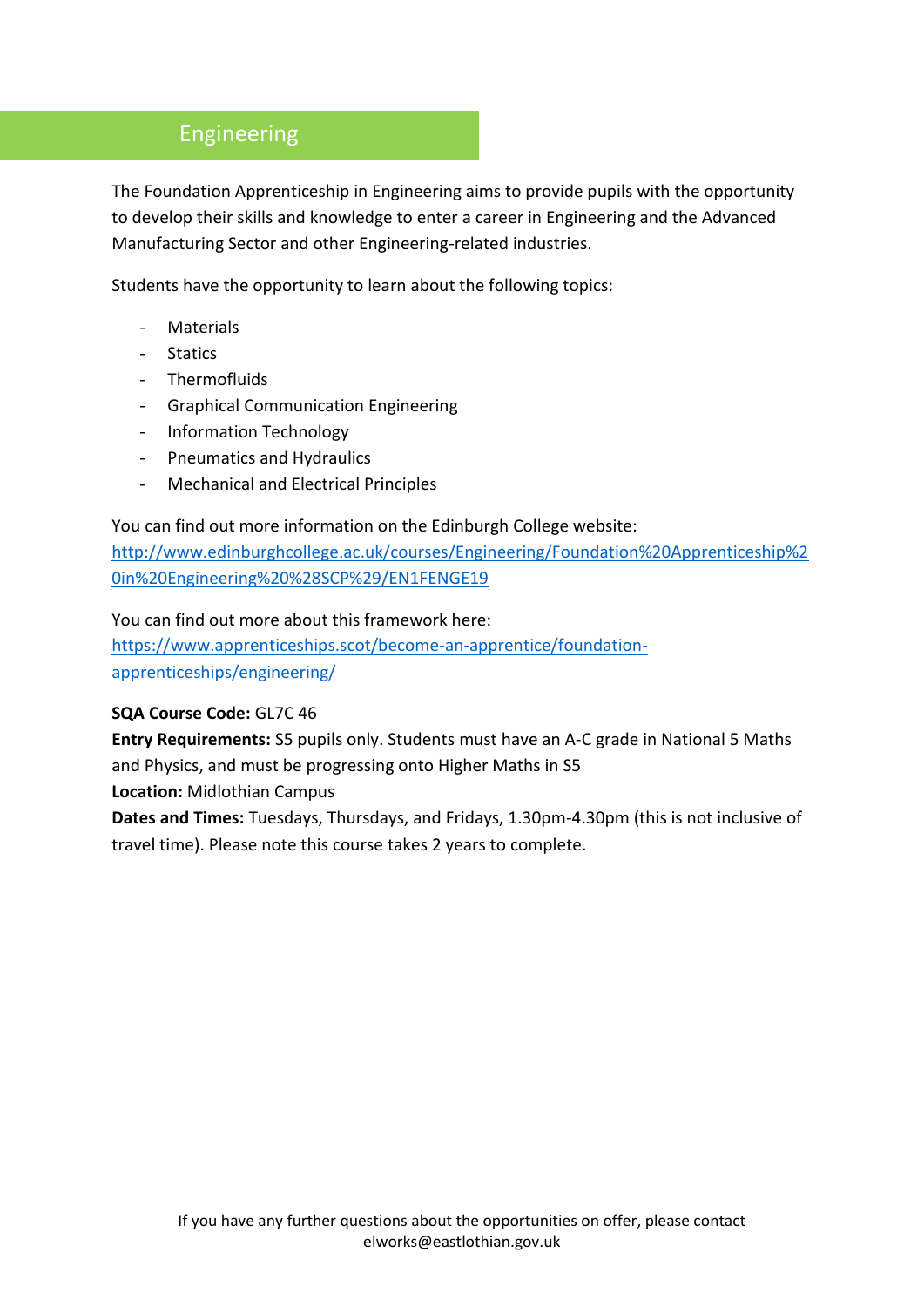#### Financial Services

The Foundation Apprenticeship in Financial Services helps pupils discover what a career in finance would be like, and whether it's right for them, while they're still at school. Pupils will try different job roles, shadow experienced staff, or do a special project. They will build the practical skills and experience required to do jobs in this sector well.

#### **Course content includes:**

- Financial Services: An Introduction
- Financial Services: The Regulatory Framework
- Financial Services: Communication
- Financial Services: Promoting Positive Customer Relationships
- Financial Services: Personal Finance Awareness

You can find out more about this framework here: [https://www.apprenticeships.scot/browse-frameworks/foundation](https://www.apprenticeships.scot/browse-frameworks/foundation-apprenticeships/financial-services/employer-financial-services/)[apprenticeships/financial-services/employer-financial-services/](https://www.apprenticeships.scot/browse-frameworks/foundation-apprenticeships/financial-services/employer-financial-services/)

#### **SQA Course Code:** GL53 46

**Entry Requirements:** S5 pupils only. Students must have achieved or be working towards

National 5 Maths and English

**Location:** Sighthill Campus

**Dates and Times:** Tuesdays and Thursdays, 1.30pm-4pm (this is not inclusive of travel time). Please note this course takes 2 years to complete.

#### Food and Drink Technologies

Students have the opportunity to learn about the following topics:

- Fundamentals of food science
- Food production
- Sustainability
- Commercial and social drivers

Education in these topics allows young people to gain an in-depth understanding of Food and Drink Technologies, and can allow them to advance into further education within this field.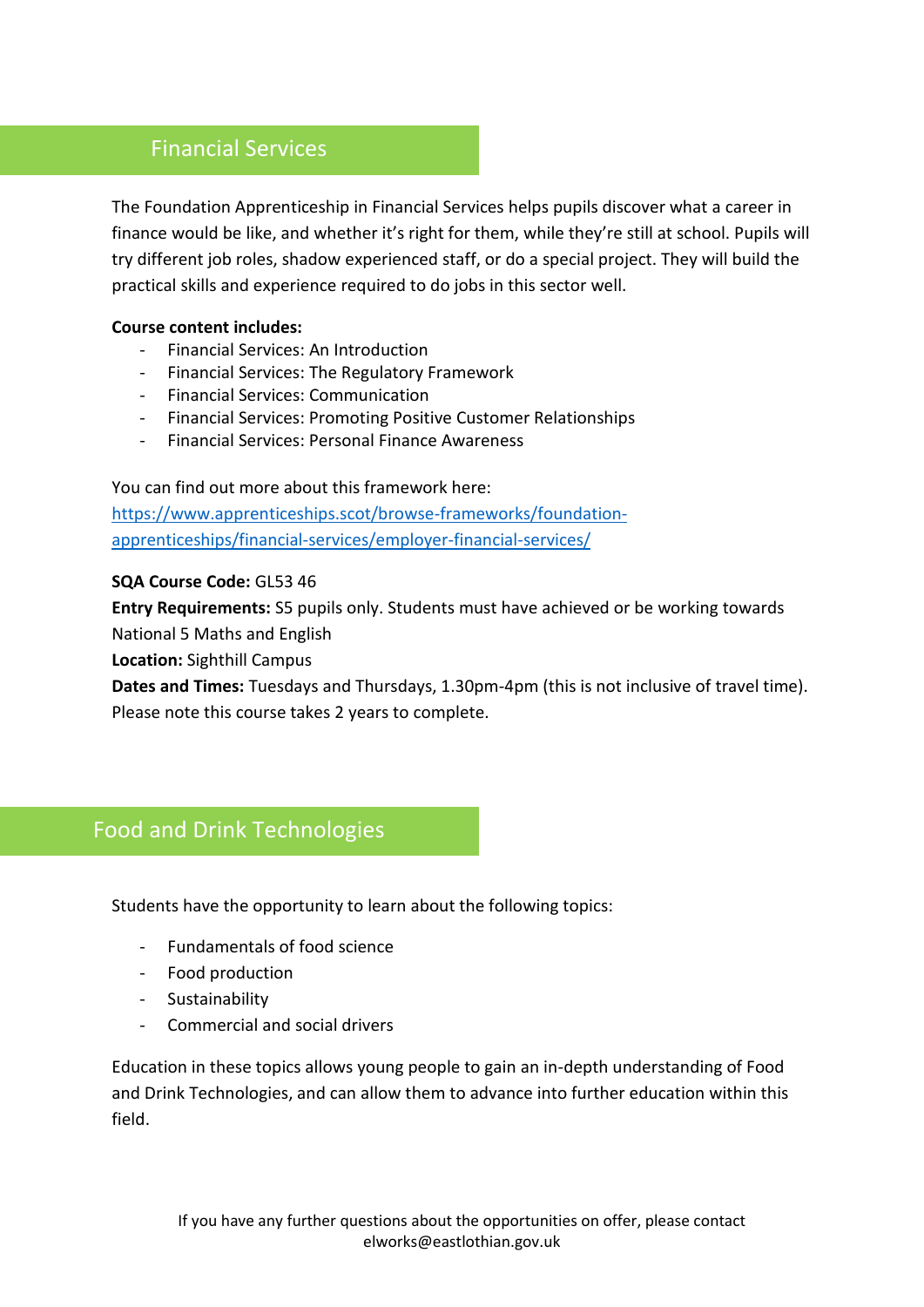#### You can find more information on the Edinburgh College website:

[http://www.edinburghcollege.ac.uk/courses/Professional-Cookery%2c-Hospitality%2c-](http://www.edinburghcollege.ac.uk/courses/Professional-Cookery%2c-Hospitality%2c-Retail-and%20Events/Foundation%20Apprenticeship%20in%20Food%20and%20Drink%20Technologies%20%28SCP%29/TH1FAFDY19)[Retail-and](http://www.edinburghcollege.ac.uk/courses/Professional-Cookery%2c-Hospitality%2c-Retail-and%20Events/Foundation%20Apprenticeship%20in%20Food%20and%20Drink%20Technologies%20%28SCP%29/TH1FAFDY19) 

[Events/Foundation%20Apprenticeship%20in%20Food%20and%20Drink%20Technologies%2](http://www.edinburghcollege.ac.uk/courses/Professional-Cookery%2c-Hospitality%2c-Retail-and%20Events/Foundation%20Apprenticeship%20in%20Food%20and%20Drink%20Technologies%20%28SCP%29/TH1FAFDY19) [0%28SCP%29/TH1FAFDY19](http://www.edinburghcollege.ac.uk/courses/Professional-Cookery%2c-Hospitality%2c-Retail-and%20Events/Foundation%20Apprenticeship%20in%20Food%20and%20Drink%20Technologies%20%28SCP%29/TH1FAFDY19)

You can find out more about this framework here: [https://www.apprenticeships.scot/become-an-apprentice/foundation](https://www.apprenticeships.scot/become-an-apprentice/foundation-apprenticeships/food-and-drink-technologies/)[apprenticeships/food-and-drink-technologies/](https://www.apprenticeships.scot/become-an-apprentice/foundation-apprenticeships/food-and-drink-technologies/)

**SQA Course Code:** GN26 46

**Entry Requirements:** S5 pupils only. Students should have achieved, or should be working towards National 5 Maths and English

**Location:** Milton Road Campus and Midlothian Campus (Dual campus delivery)

**Dates and Times:** Tuesdays and Thursdays, 1.30pm-4pm (this is not inclusive of travel time). Please note this course takes 2 years to complete.

## Information Technology: Software Development

The Foundation Apprenticeship in Information Technology: Software Development gives students the chance to understand what a career in ICT and Digital Technologies would be like. A few of the areas this course covers are:

- Computing Applications: Development
- Computing: Authoring a website
- Software design and development
- Health and safety in IT
- Data modelling

Foundation Apprenticeship students will try software development roles, shadow experienced developers, or do a special project. This experience will help young people build the practical skills and experiences required of someone in this industry.

You can find out more information on the Edinburgh College website:

[http://www.edinburghcollege.ac.uk/courses/Computing/Foundation%20Apprenticeship%20](http://www.edinburghcollege.ac.uk/courses/Computing/Foundation%20Apprenticeship%20in%20Information%20Technology-%20Software%20Development%20%28SCP%29/CR1ITSDY19) [in%20Information%20Technology-](http://www.edinburghcollege.ac.uk/courses/Computing/Foundation%20Apprenticeship%20in%20Information%20Technology-%20Software%20Development%20%28SCP%29/CR1ITSDY19)

[%20Software%20Development%20%28SCP%29/CR1ITSDY19](http://www.edinburghcollege.ac.uk/courses/Computing/Foundation%20Apprenticeship%20in%20Information%20Technology-%20Software%20Development%20%28SCP%29/CR1ITSDY19)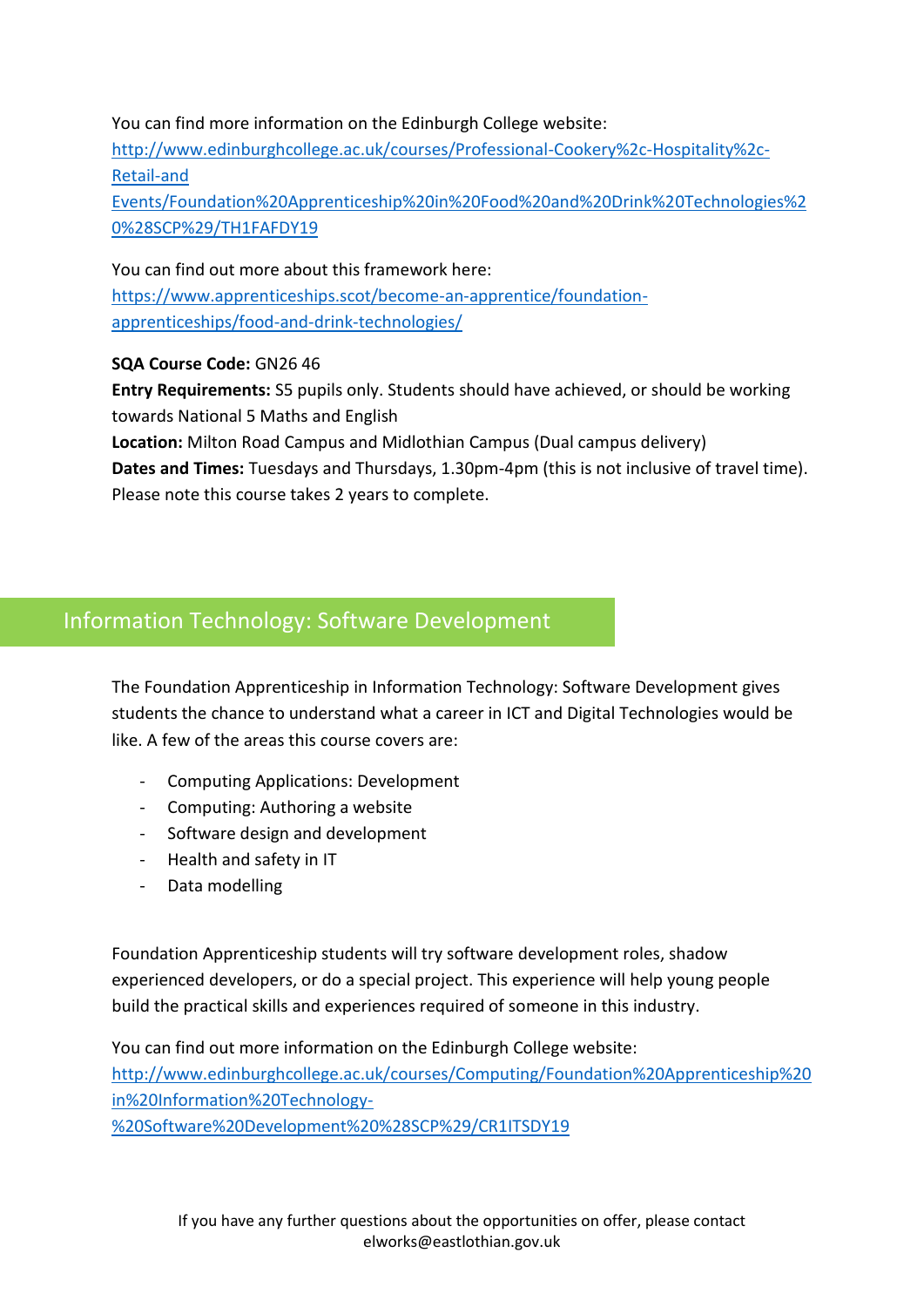#### You can find out more about this framework here:

[https://www.apprenticeships.scot/become-an-apprentice/foundation-apprenticeships/it](https://www.apprenticeships.scot/become-an-apprentice/foundation-apprenticeships/it-software-development/)[software-development/](https://www.apprenticeships.scot/become-an-apprentice/foundation-apprenticeships/it-software-development/)

#### **SQA Course Code:** GL54 46

**Entry Requirements:** S5 pupils only. Students should have a National 5 in English, Maths, and a Science or Computing related subject. As a minimum pupils should be working towards Higher Computing over S5 and S6 and one other Higher of their choice. **Location:** Sighthill Campus

**Dates and Times:** Tuesdays and Thursdays, 1.30pm-4pm (this is not inclusive of travel time). Please note this course takes 2 years to complete.

## Social Services and Healthcare

The Foundation Apprenticeship in Social Services and Healthcare will help you discover what a career in the Social Services and Healthcare sector would be like, and if it's right for you, while you're still at school.

Students will gain a complete overview and learn about: social services, safeguarding people, communication in care, human development, addiction, disabilities, and social influences, amongst others. They will also learn the transferable skills to be able to correctly support those who need it most within this sector.

You can find out more information on the Edinburgh College website: <http://www.edinburghcollege.ac.uk/schools/are-you-a-teacher/foundation-apprenticeships>

You can find out more about this framework here: [https://www.apprenticeships.scot/browse-frameworks/foundation-apprenticeships/social-](https://www.apprenticeships.scot/browse-frameworks/foundation-apprenticeships/social-services-and-healthcare/individual-social-services-and-healthcare/)

[services-and-healthcare/individual-social-services-and-healthcare/](https://www.apprenticeships.scot/browse-frameworks/foundation-apprenticeships/social-services-and-healthcare/individual-social-services-and-healthcare/)

#### **SQA Course Code**: GL52 46

**Entry Requirements**: S5 pupils only. Students should have achieved four National 4 qualifications including English. Also studying National 5 English in S5. **Location:** Sighthill Campus

**Dates and Times**: Tuesdays and Thursdays, 1.30pm-4pm (this is not inclusive of travel time). Please note this course takes 2 years to complete.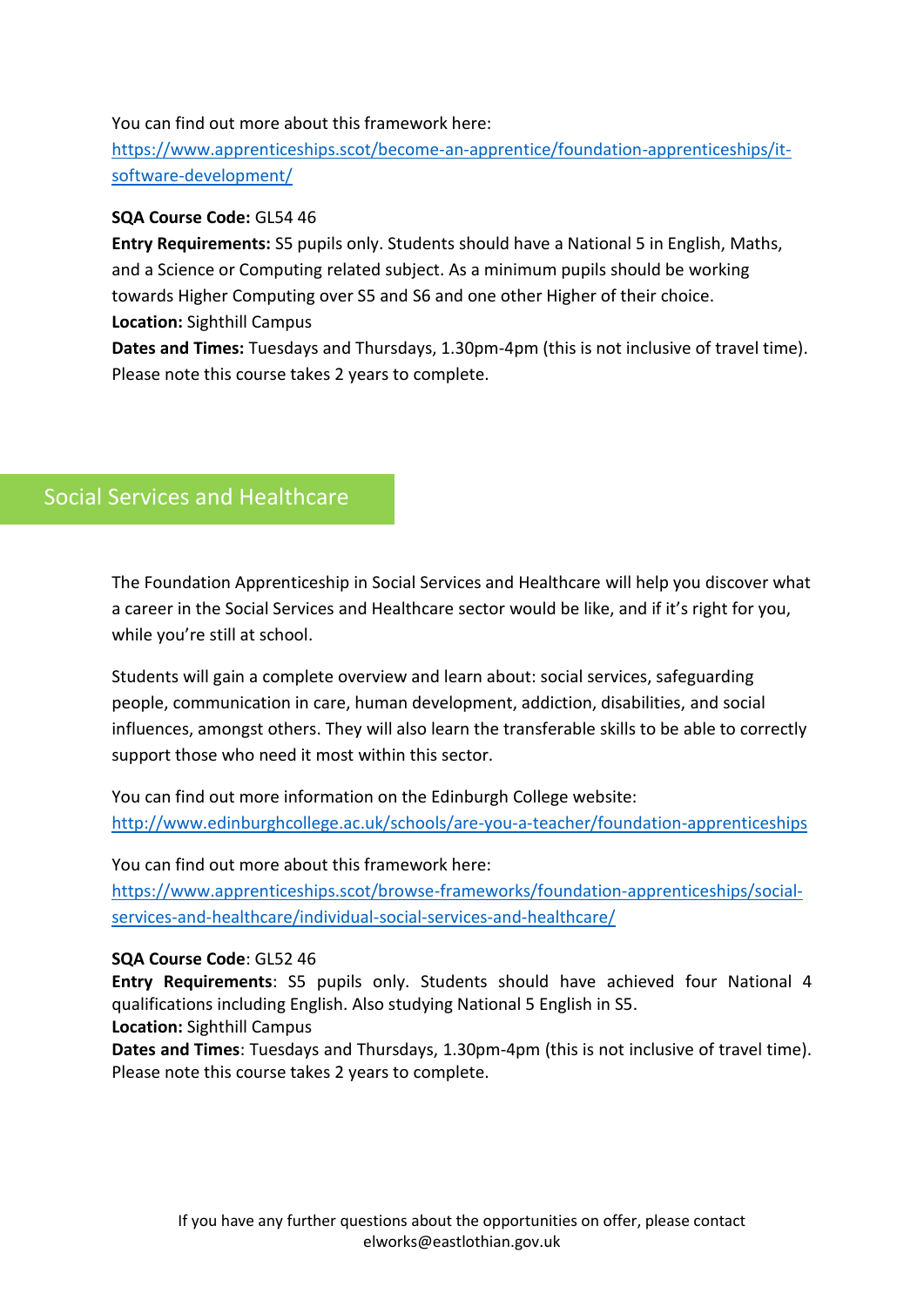# SCHOOL TO COLLEGE PARTNERSHIPS

The School to College Partnership programme gives pupils the opportunity to participate in a wide range of exciting, college based, vocational courses during their Senior Phase (S4-S6).

Doing a college course while still at school provides young people with additional skills and experiences that can boost their employment prospects and enhance their CV for college/university/employment applications.

Some of the courses include work placements which will compliment students' studies, offering more post-school choices, which can set students on a pathway to a rewarding career. Some courses will help pupils gain fast track entry into second year of university or college.

*Please note that for programmes delivered at Edinburgh College Campuses the course may commence two weeks after school commences in August. In January the course may commence at a slightly later date which will be confirmed nearer the time.*

#### **CONTENTS:**

- 1. Construction and Engineering
- 2. Creative Industries
- 3. Digital
- 4. Health and Social Care
- 5. Tourism and Business
- 6. Other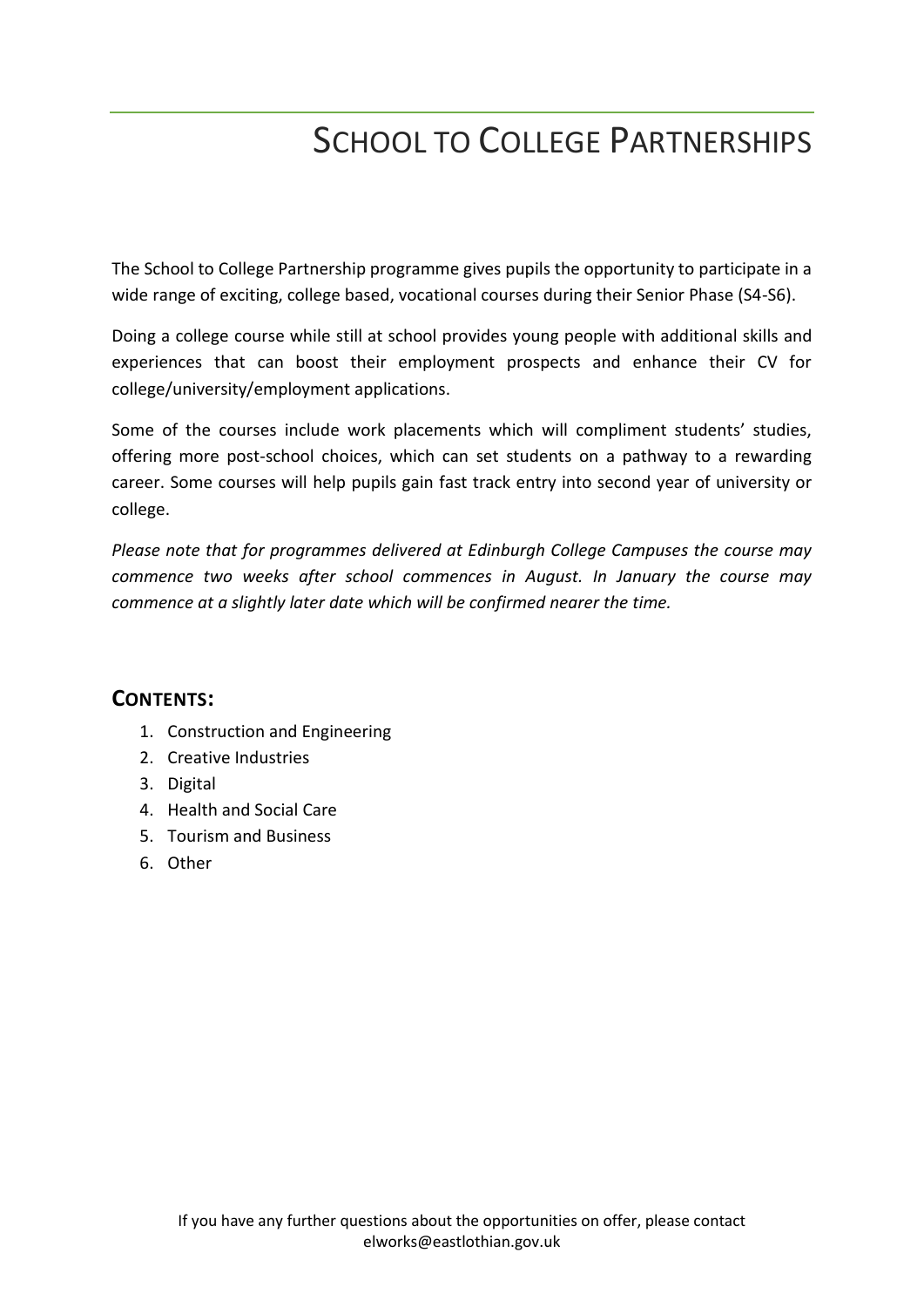#### CONSTRUCTION AND ENGINEERING

## Access to FA in Engineering (In Development) (SCQF Level 5)

This course will provide students with the essential skills required for entry into the Engineering Foundation Apprenticeship in S5.

Pupils will develop the skills and knowledge required for mechanical and electrical engineering principles and will experience practical work on a range of engineering systems, including:

- Fitting
- Using hand skills
- Fabrication engineering
- Manufacturing product design
- Electrical and electronic engineering

Learners will gain an insight into other engineering disciplines and will be supported with SI units and elements of engineering.

There is not currently a webpage for this course. More information can be sought through the link below:

<http://www.edinburghcollege.ac.uk/Schools/Are-You-Still-At-School/SCP-Programme>

**Entry Requirements:** S4 pupils. Students working towards National 4 Maths, and National 4 in a Science-related topic

**Location:** Midlothian Campus

**Dates and Times:** Tuesdays and Thursdays, 1.30pm-4pm (this is not inclusive of travel time)

*\*Personal Protective Equipment (PPE) required. Cost must be met by school - £20 per pupil*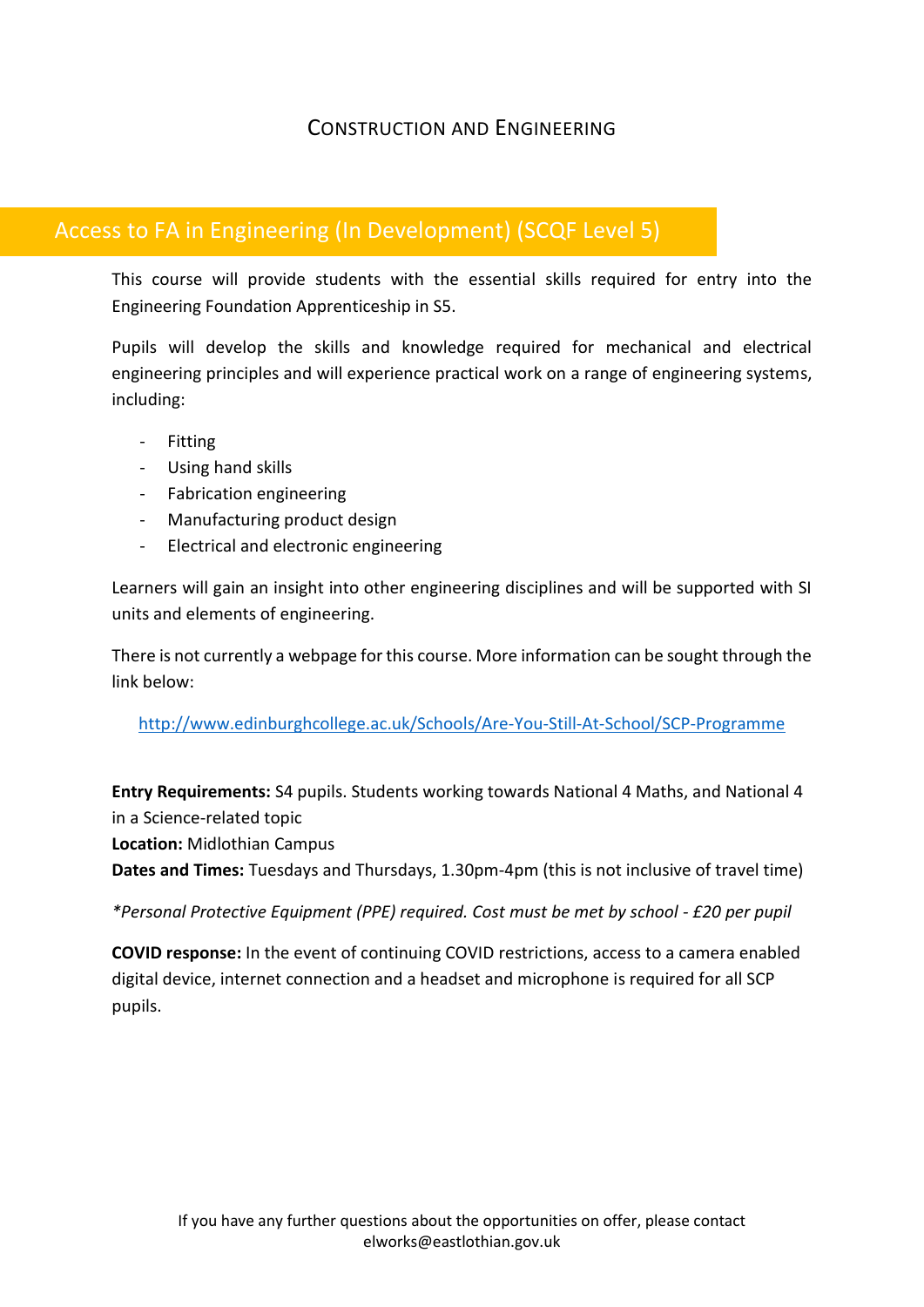## Design Engineer Construct (DEC) TQUK Level 1 Certificate

This course is supported by industry leaders and professional bodies, and has been developed to create and inspire the next generation of Built Environment professionals. Through a project-based approach, this course applies academia to the latest construction industry practices. Course content includes:

- Defining a sustainable construction project
- Roles in construction project teams
- Producing a technical design and sharing information
- Planning permission, costing, and presenting a sustainable building project

There is not currently a webpage for this course. More information can be sought through the link below: <http://www.edinburghcollege.ac.uk/Schools/Are-You-Still-At-School/SCP-Programme>

**TQUK Course Code:** 603/1991/4 **Entry Requirements:** S4 pupils. Two National 4s in either English, Maths, Science, or Graphic Communications **Location:** In school delivery / Online **Dates and Times:** Tuesdays and Thursdays, 1.30pm-4pm **COVID response:** N/A in school delivery

### Skill for Work Engineering Skills (National 5)

The Engineering Skills course gives students the skills base required for engineering manufacture systems and processes. Students will develop the skills and knowledge required for basic engineering processes and maintenance, working on a range of engineering systems including fitting and manufacturing. This course allows young people to gain an insight into other engineering occupations, such as mechanical, fabrication, automotive, and electrical engineering. \*Personal Protective Equipment (PPE) required. Cost must be met by school - £20 per pupil.

You can find out more about this course on the Edinburgh College website:

[http://www.edinburghcollege.ac.uk/courses/Engineering/Engineering%20Skills%20National](http://www.edinburghcollege.ac.uk/courses/Engineering/Engineering%20Skills%20National%205%20(SCP)/EN1SFW5F19) [%205%20\(SCP\)/EN1SFW5F19](http://www.edinburghcollege.ac.uk/courses/Engineering/Engineering%20Skills%20National%205%20(SCP)/EN1SFW5F19)

**Entry Requirements:** All Senior phase pupils. Students must be working towards/achieved National 4/5 Maths

**Location:** Midlothian Campus

**Dates and Times:** Tuesdays and Thursdays, 1.30pm-4pm (this is not inclusive of travel time)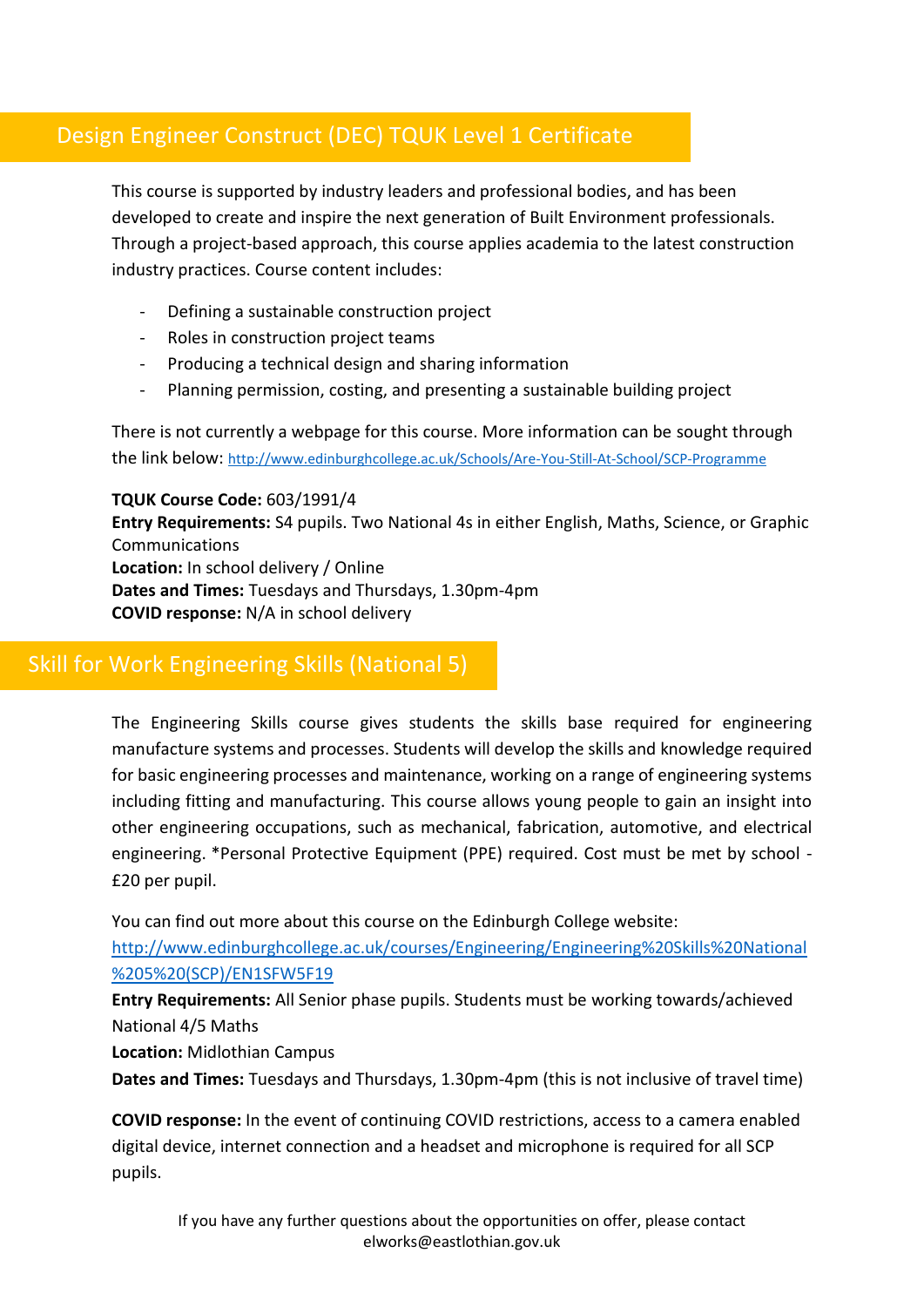## Engineering Academy (HNC –SCQF Level 7)

This course allows you to work towards an HNC in Engineering Systems with Renewables whilst still at school.

The Academy is a joint project with Edinburgh College and Edinburgh Napier University and provides an opportunity to build knowledge and practical skill alongside academic study. This along with two years of college to complete an HNC will provide direct access into the BEng Energy and Environmental Engineering course at Napier University.

You will study the following topics:

- Communications
- Mathematics
- Materials Selection
- Principles of Engineering Systems
- Engineering Communications
- Dynamics
- Measurement and Monitoring Systems
- Pneumatics and Hydraulics
- Safety Engineering Graded unit 1
- Renewable Energy Systems
- Applications of PLCs

**Entry Requirements:** Applicants should be working towards a minimum of 3 Highers (one of which will be science based and the remainder will include Maths and English). Highers must be achieved by the end of 6th year.

**Location:** Midlothian Campus

**Dates and Times:** Tuesdays and Thursdays, 1.30pm-4pm (this is not inclusive of travel time). Please note this courses takes 2 years to complete.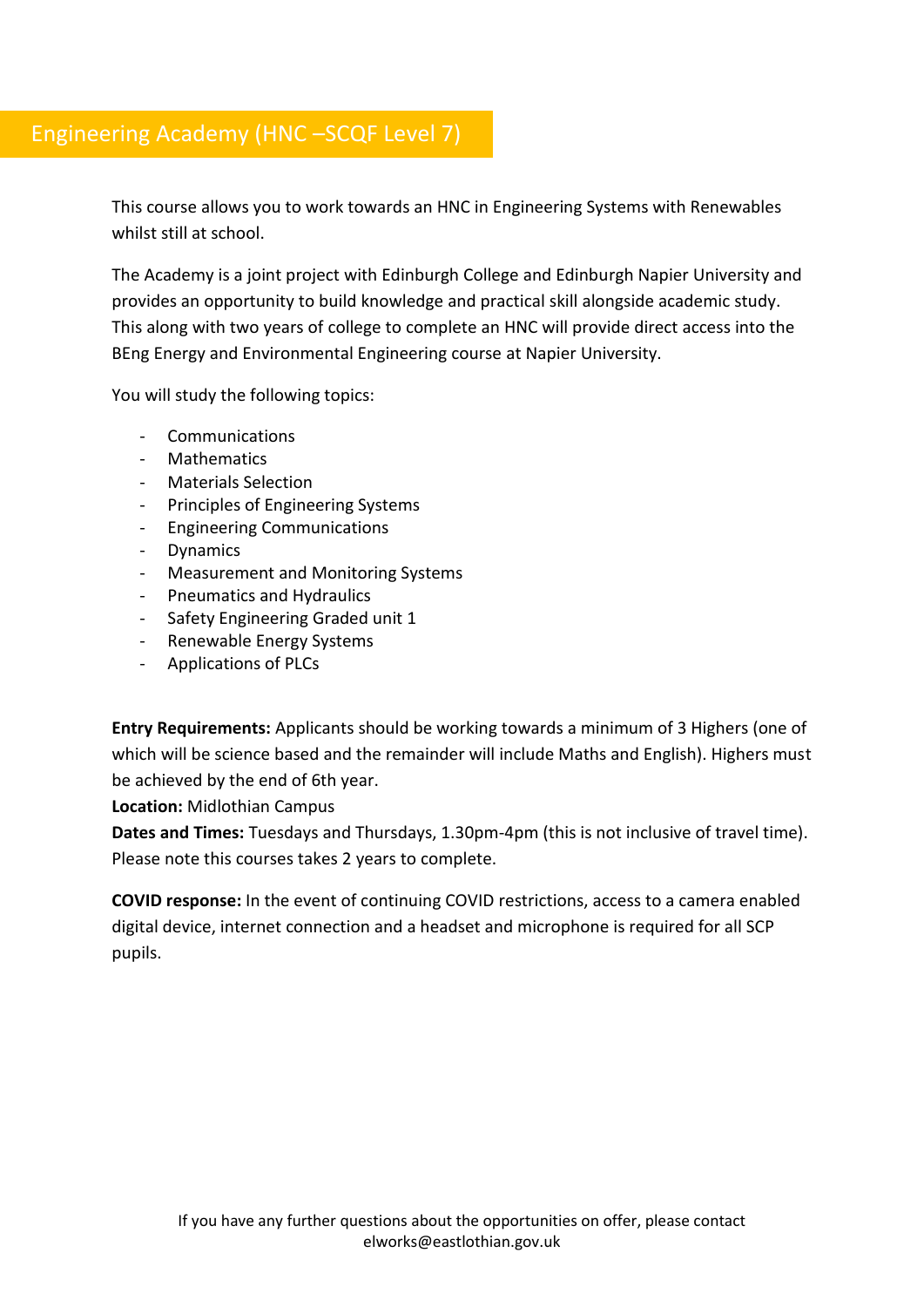## IMI Introduction to Motor Vehicle Industry and Technologies (SCQF Level 4)

This course allows students to learn about the following topics:

- Workshop health and safety
- Car body panel fitting
- Car service and safety inspections
- Brake pads and disk fitting
- Car washing and valeting
- Making a hand tool

There is also a focus on Personal and Social Development units, such as vehicle manufacture and environmental awareness.

On successful completion of this course students can apply for IMI Level 1 Certificate in Transport Maintenance (Light Vehicle or Heavy Vehicle).

You can find out more about this course on the Edinburgh College website:

[https://www.edinburghcollege.ac.uk/courses/Engineering/IMI%20Introduction%20to%20M](https://www.edinburghcollege.ac.uk/courses/Engineering/IMI%20Introduction%20to%20Motor%20Vehicle%20Industry%20and%20Technologies-%20Light%20Vehicle%20(SCP)/EN1MVITY21) [otor%20Vehicle%20Industry%20and%20Technologies-](https://www.edinburghcollege.ac.uk/courses/Engineering/IMI%20Introduction%20to%20Motor%20Vehicle%20Industry%20and%20Technologies-%20Light%20Vehicle%20(SCP)/EN1MVITY21) [%20Light%20Vehicle%20\(SCP\)/EN1MVITY21](https://www.edinburghcollege.ac.uk/courses/Engineering/IMI%20Introduction%20to%20Motor%20Vehicle%20Industry%20and%20Technologies-%20Light%20Vehicle%20(SCP)/EN1MVITY21)

#### **IMI Course Code:** R568 04

**Entry Requirements:** All Senior phase pupils. Students must have an interest in the industry and must take part in the required selection process.

**Location:** Midlothian Campus

**Dates and Times:** Tuesdays and Thursdays, 1.30pm-4pm (this is not inclusive of travel time)

*\*Personal Protective Equipment (PPE) required. Cost must be met by school - £20 per pupil*

**COVID response:** Face to face delivery only. In the event of ongoing COVID restrictions this course will not run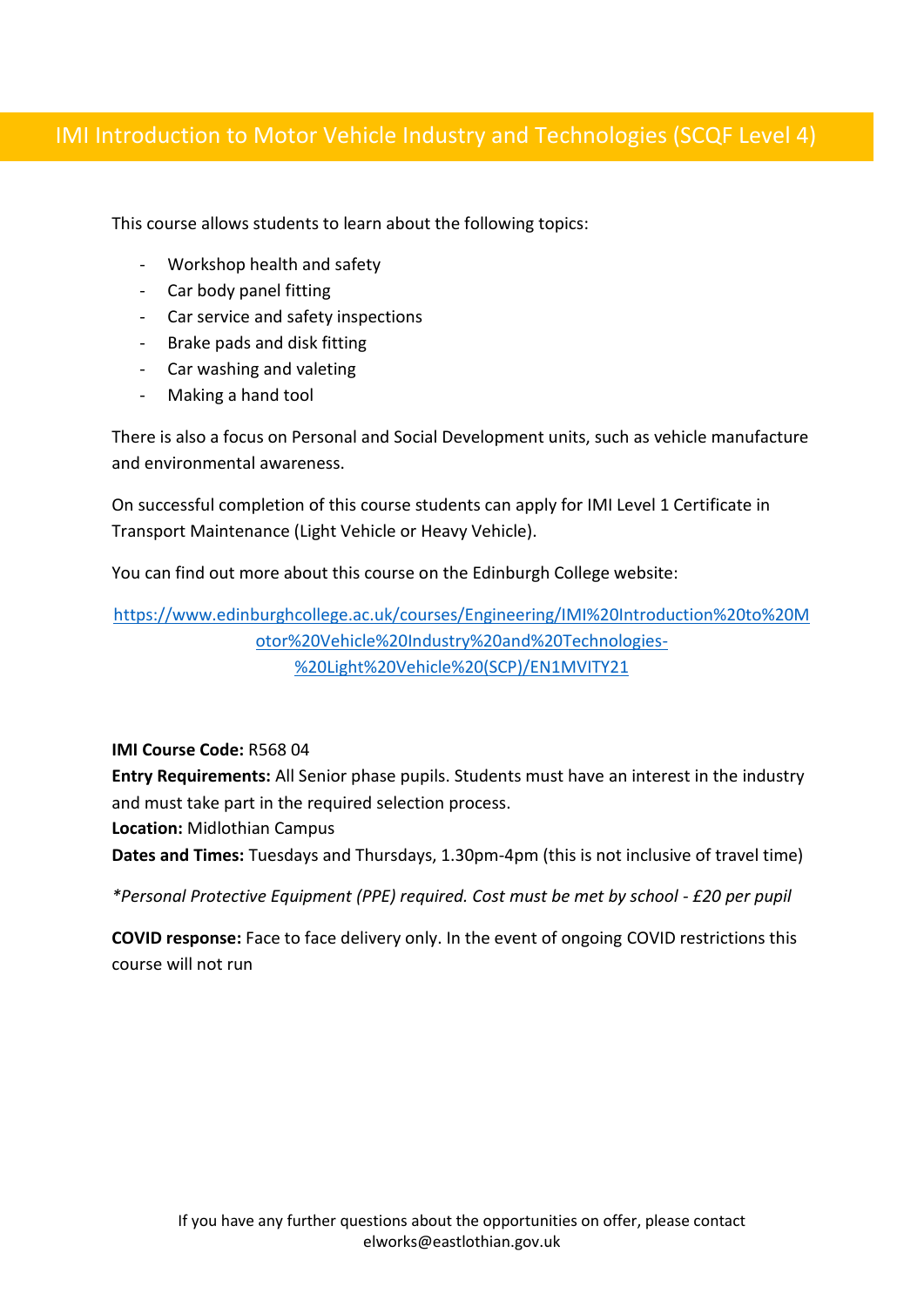#### CREATIVE INDUSTRIES

#### Photography (Higher)

Higher Photography shows both the technical and creative sides of photography. The course covers basic camera controls and uses research skills and Digital Imaging. These skills are then combined into the thematic course project; the student selects a theme and produces a body of work expressing their interpretation of this chosen theme.

Course content includes:

- Photography
- Research skills
- Digital imaging
- Portfolio production

You can find out more about this course on the Edinburgh College website: [http://www.edinburghcollege.ac.uk/courses/Broadcast-Media-and-](http://www.edinburghcollege.ac.uk/courses/Broadcast-Media-and-Photography/Photography%20Higher%20(SCP)/CR1HPSCY19)[Photography/Photography%20Higher%20\(SCP\)/CR1HPSCY19](http://www.edinburghcollege.ac.uk/courses/Broadcast-Media-and-Photography/Photography%20Higher%20(SCP)/CR1HPSCY19)

**Entry Requirements:** S5 and S6 pupils. Students must have National 5 Photography or three National 5 qualifications

**Location:** Milton Road Campus

**Dates and Times:** Tuesdays and Thursdays 1.30pm-4pm (this is not inclusive of travel time)

**COVID response:** Partial campus delivery is mandatory in the event of continuing COVID restrictions. Access to a camera enabled, digital device, internet connection and a headset and microphone are essential requirements for all SCP pupils

## Acting Performance and Professional Theatre Preparation (NPA Level 6)

This course gives young people the opportunity to make an informed choice for future options after school regarding the Performing Arts. The award is designed to meet the needs of learners who wish to develop a foundation for progression onto further study, and to provide skills and knowledge appropriate to the theatre industry.

Course content includes:

- Preparation for Audition
- Drama: Acting Skills
- Professional Theatre in Context
- Drama: Theatre Skills in Performance
- NPA in Professional Theatre Preparation

If you have any further questions about the opportunities on offer, please contact elworks@eastlothian.gov.uk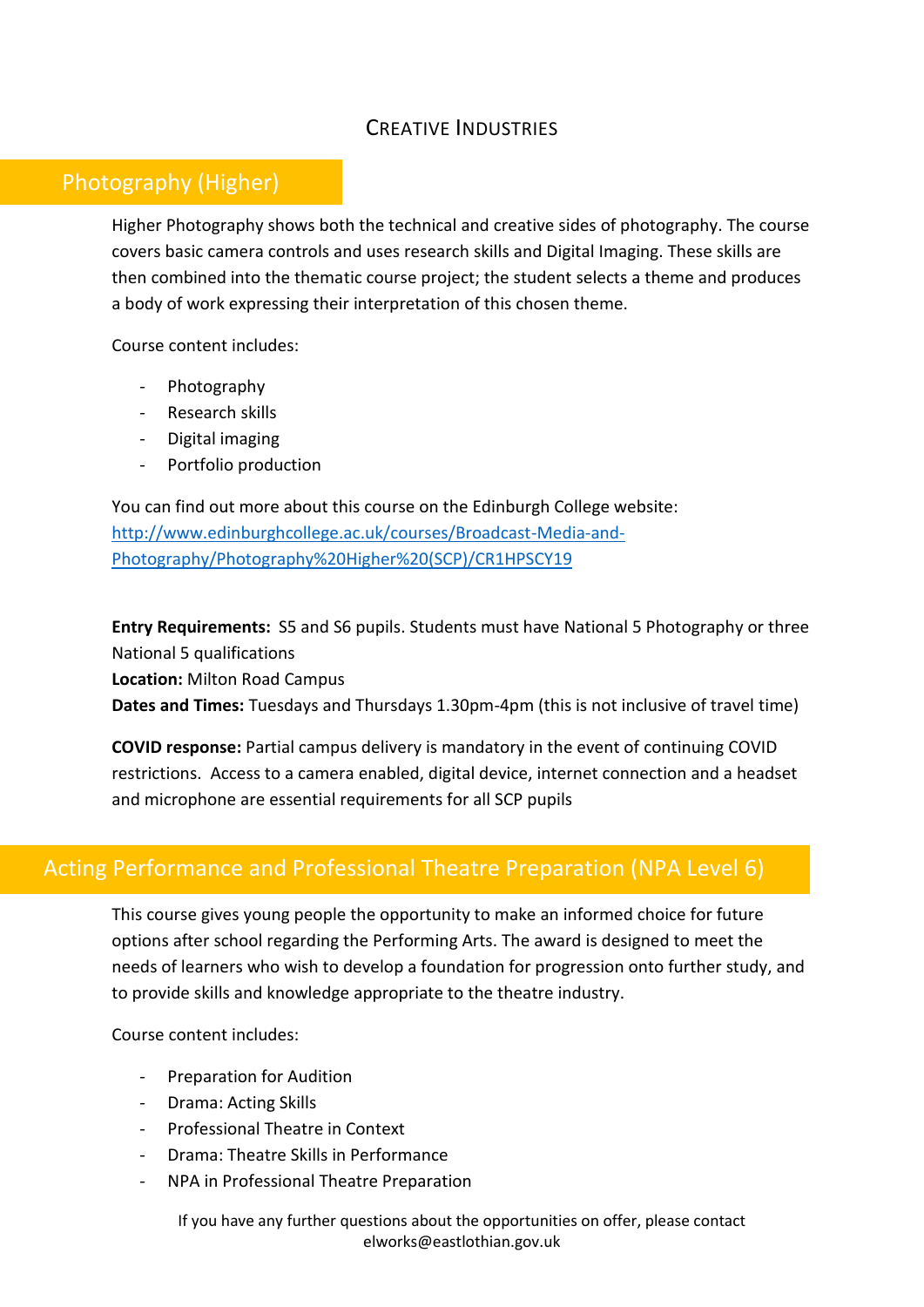You can find out more about this course on the Edinburgh College website: [http://www.edinburghcollege.ac.uk/courses/Performing-](http://www.edinburghcollege.ac.uk/courses/Performing-Arts/Acting%20Performance%20and%20Professional%20Theatre%20Preparation%20NPA%20(SCP)/CR1APTPY19)[Arts/Acting%20Performance%20and%20Professional%20Theatre%20Preparation%20NPA%](http://www.edinburghcollege.ac.uk/courses/Performing-Arts/Acting%20Performance%20and%20Professional%20Theatre%20Preparation%20NPA%20(SCP)/CR1APTPY19) [20\(SCP\)/CR1APTPY19](http://www.edinburghcollege.ac.uk/courses/Performing-Arts/Acting%20Performance%20and%20Professional%20Theatre%20Preparation%20NPA%20(SCP)/CR1APTPY19)

**Entry Requirements:** S5 and S6 pupils**.** Students should be studying towards Higher English and you will have achieved a pass (grade C or above) in National 5 English. Applicants will be required to participate in a selection process for a place on this course **Location:** Milton Road Campus

**Dates and Times:** Tuesdays and Thursdays, 1.30pm-4pm (this is not inclusive of travel time)

## Music Business with Sound Production (NPA Level 6)

This course will provide students with an introduction to working in the areas of music business and sound production. Due to the closely linked nature of these subjects, the course provides an excellent opportunity to gain a grounding in this area by taking part in projects, such as the creation and marketing of musical products.

Students will learn both the creation and marketing of musical products. Students will learn both creative and technical processes in sound production including:

- Composition
- MIDI sequencing
- Editing, arranging, and mixing

Students will also learn about a range of job roles and organisations in the music industry, methods for promotion and distribution, and branding and marketing.

There is not currently a webpage for this course. More information can be sought through the link below:

#### <http://www.edinburghcollege.ac.uk/Schools/Are-You-Still-At-School/SCP-Programme>

**Entry Requirements:** S5 and S6 pupils. Applicants should be studying at Higher level and have good writing skills. A short written task will be required in support of application. **Location:** Milton Road Campus

**Dates and Times:** Tuesdays and Thursdays, 1.30pm-4pm (this is not inclusive of travel time)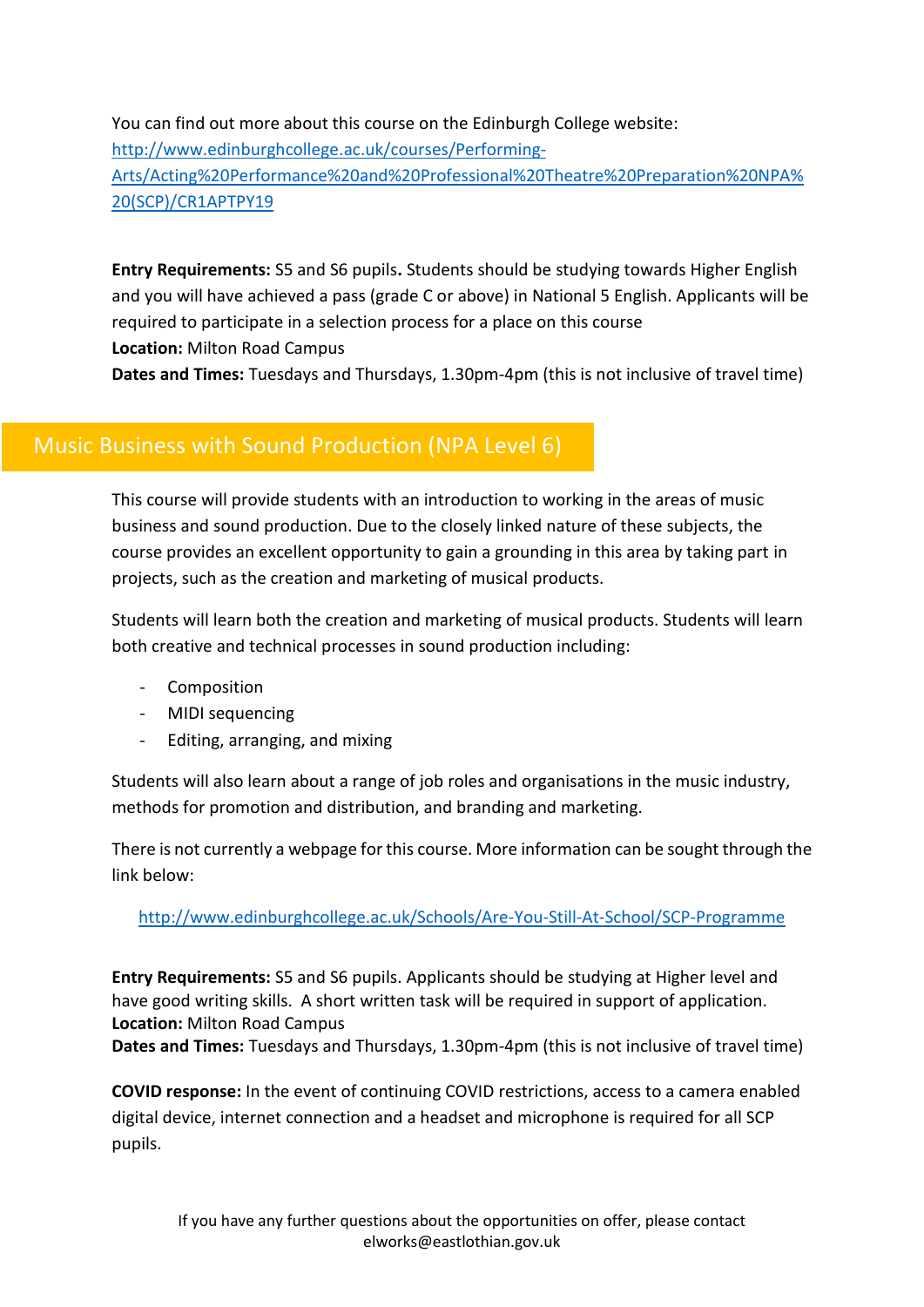## Hair & Beauty Skills Level 1 Extended Certificate SCQF Level 4

This one-year exciting course is an introduction to a variety of the skills required for the Hairdressing and Beauty industry. By developing these skills you will have a greater insight to each discipline enabling you to progress into your chosen field within the Hairdressing and Beauty industry.

What you will learn:

- Shampoo and condition hair
- Blow dry hair
- Makeup application
- Hand and nail care
- Colour hair using temporary hair colour
- Skincare

There is not currently a webpage for this course. More information can be sought through the link below:

[Hair And Beauty Skills VRQ VTCT Level 1 Extended Certificate \(SCP\) Courses at Edinburgh College](https://www.edinburghcollege.ac.uk/courses/Hair-and-Beauty/Hair%20and%20Beauty%20Skills%20VRQ%20VTCT%20Level%201%20Extended%20Certificate%20(SCP)/TH1ECHBY21)

**Entry Requirements:** All Senior phase pupils. No formal entry requirements, however a selection process will occur during the application process

**Location:** Milton Road Campus **Dates and Times:** Tuesdays and Thursdays, 1.30pm-4pm (this is not inclusive of travel time)

**COVID response:** All theory will be delivered online - you will be required to have access to IT to enable you to complete this part of the course e.g. laptop, Pc, iPhone, Android phone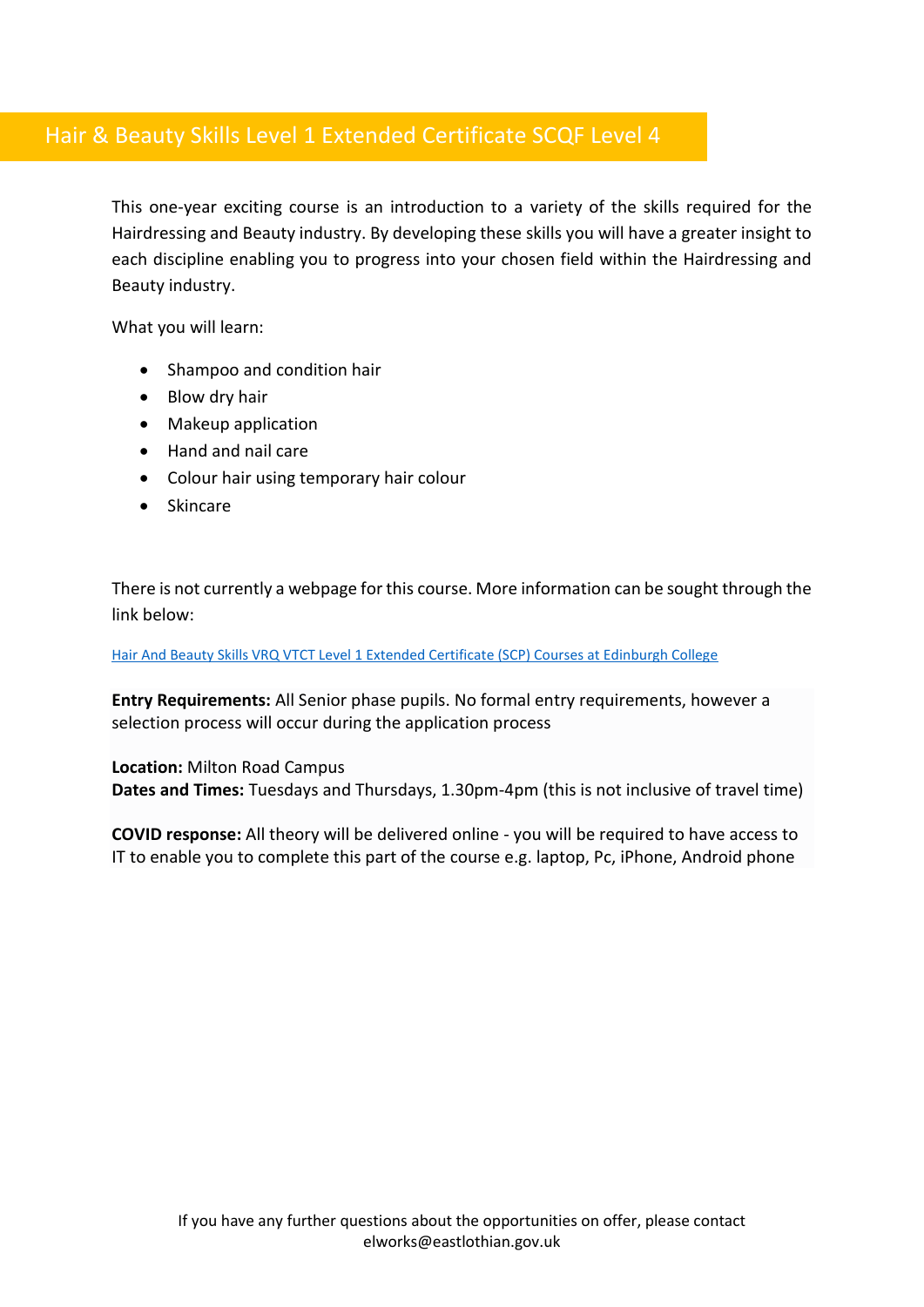#### DIGITAL

### Computer Games with IT Software– FA Pathway (NPA Level 5)

This course provides a pathway to the Foundation Apprenticeship in IT Software and will provide a range of vocational skills and life skills, such as computer programming and problem solving.

This qualification will also improve learners' computational thinking skills; a skill that is increasingly more important.

Course content includes:

- Computer Games: Design
- Computer Games: Development
- Computer Games: Media Assets
- Computer Games: Portfolio
- Computer Programming
- Gameplay

There is not currently a webpage for this course. More information can be sought through the link below: [http://www.edinburghcollege.ac.uk/Schools/Are-You-Still-At-School/SCP-](http://www.edinburghcollege.ac.uk/Schools/Are-You-Still-At-School/SCP-Programme)[Programme](http://www.edinburghcollege.ac.uk/Schools/Are-You-Still-At-School/SCP-Programme)

**Entry Requirements:** All Senior phase pupils. Pupils should be studying towards National 5 Maths, English and Computing or a Science related subject **Location:** Milton Road Campus **Dates and Times:** Friday 1.30pm-4pm (this is not inclusive of travel time)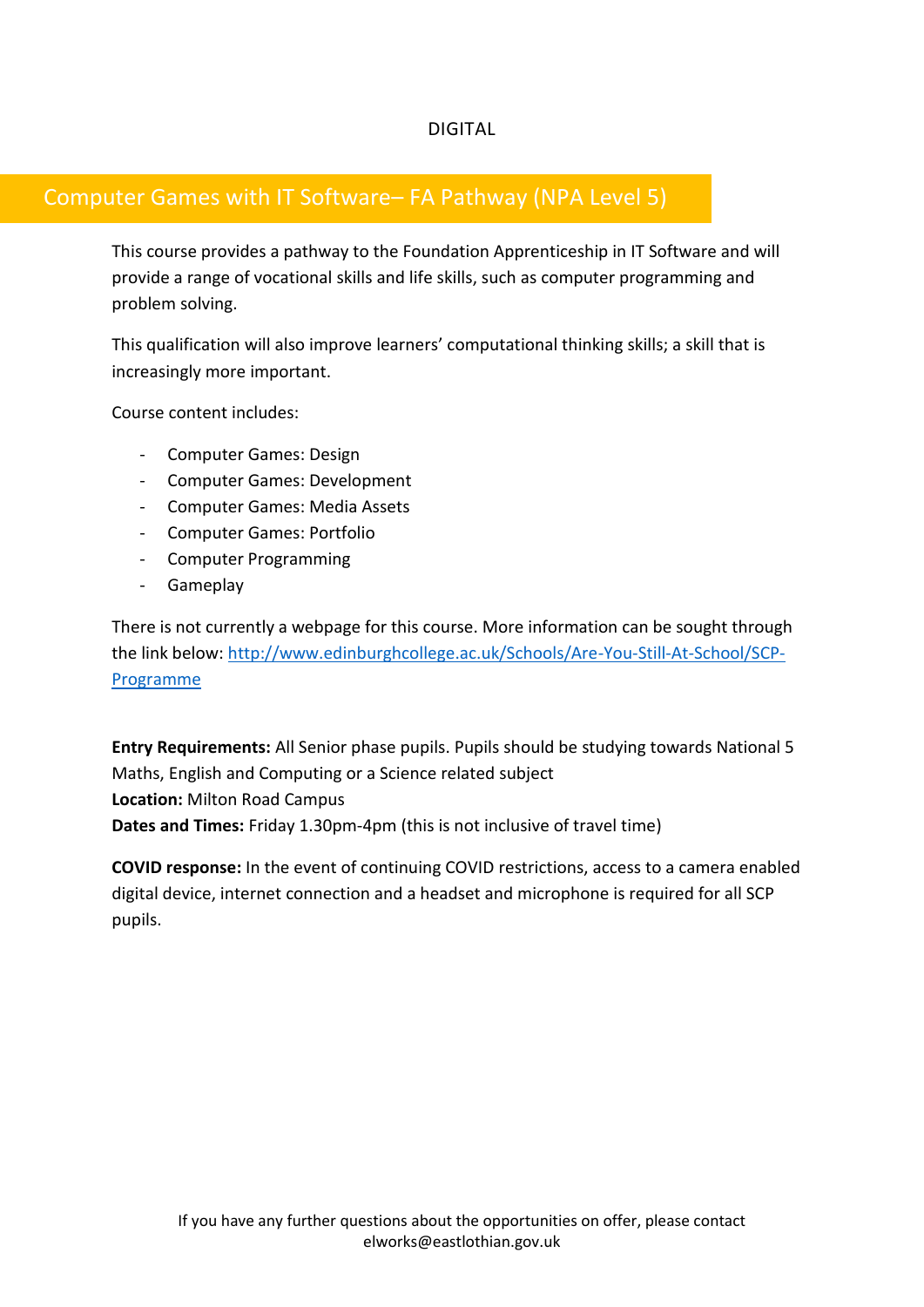## HEALTH AND SOCIAL CARE

## Criminology (PDA Level 8)

This course introduces students to a selection of topics and areas of debates that inform contemporary justice. Students will examine how crime, criminal justice, and the penal system.

Course content includes:

- Theories of crime causation and criminalisation
- Aspects of the criminal justice system in Scotland
- Data handling, critical analysis, and complex thinking
- Problem solving and research skills

You can find out more about this course on the Edinburgh College website:

[http://www.edinburghcollege.ac.uk/courses/Enterprise-and-](http://www.edinburghcollege.ac.uk/courses/Enterprise-and-Commerce/Criminology%20PDA%20Level%208/TH1PDA1A19)[Commerce/Criminology%20PDA%20Level%208/TH1PDA1A19](http://www.edinburghcollege.ac.uk/courses/Enterprise-and-Commerce/Criminology%20PDA%20Level%208/TH1PDA1A19)

**Entry Requirements:** S6 pupils only. Entry is at the discretion of the college. However, it would be beneficial if learners had achieved at least one of the following: relevant qualifications at SCQF level 6, NC Social Sciences, Legal Services or Police Studies or employment experience for a specific subject(s). Pupil experience, life skills and potential ability will also be taken into account.

**Location:** Open learning – Self-directed study

**Dates and Times:** Tuesdays and Thursdays, 1.30pm-4pm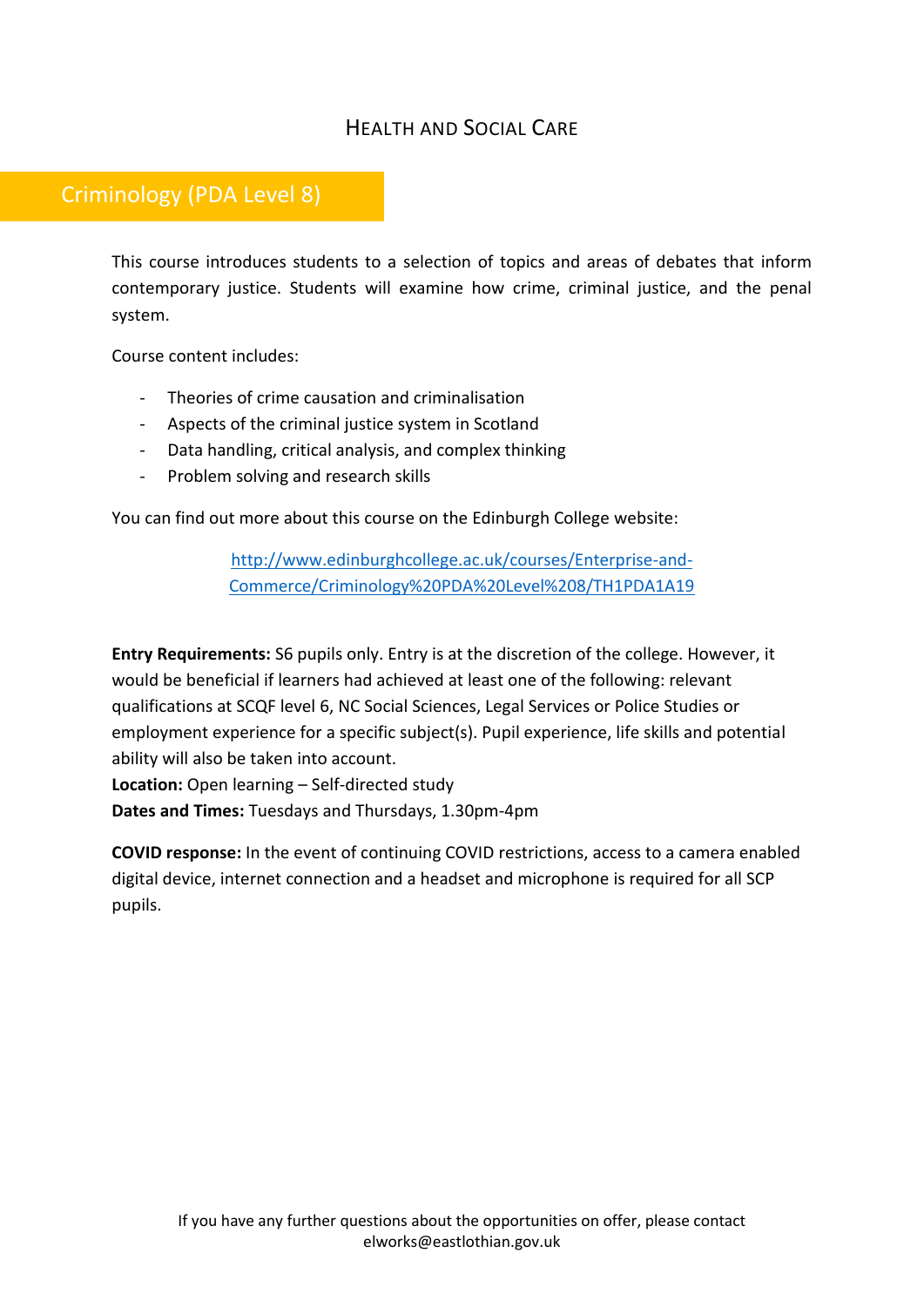## Health and Social Care Academy (SCQF Level 5)

Students wishing to learn about health and social care or want to start their journey to becoming a health professional while learning in a college environment should consider this course. Course content includes:

- Care National 5
- Values and Principals
- Human Development and Behaviour
- Social Influences
- Preparation for Work in Health and Social Care

You can find out more about this course on the Edinburgh College website: [http://www.edinburghcollege.ac.uk/courses/Health-Professions-and-Social-](http://www.edinburghcollege.ac.uk/courses/Health-Professions-and-Social-Services/Health%20and%20Social%20Care%20-%20National%205%20(SCP)/HW1HSCAF19)[Services/Health%20and%20Social%20Care%20-%20National%205%20\(SCP\)/HW1HSCAF19](http://www.edinburghcollege.ac.uk/courses/Health-Professions-and-Social-Services/Health%20and%20Social%20Care%20-%20National%205%20(SCP)/HW1HSCAF19) **Entry Requirements:** S5 and S6 pupils. Students should have achieved four National 4's (including English) and a genuine interest in working in/studying health and social care. **Location:** Milton Road Campus

**Dates and Times:** Tuesdays and Thursdays, 1.30pm-4pm (this is not inclusive of travel time)

**COVID response:** In the event of continuing COVID restrictions, access to a camera enabled digital device, internet connection and a headset and microphone is required for all SCP pupils.

## Psychology (Higher)

Studying Psychology will enable students to develop an understanding of the study of the human mind and behaviour in a range of contexts, and will enhance their ability to use evidence to explain behaviour. As Psychology is both an evidence and research-based subject, it provides young people with the opportunity to conduct their own research.

The course covers three main areas:

- Research in Psychology
- Individual Behaviour
- Social Behaviour

You can find out more about this course on the Edinburgh College website: [http://www.edinburghcollege.ac.uk/courses/Social-Sciences-incorporating-](http://www.edinburghcollege.ac.uk/courses/Social-Sciences-incorporating-ICS/Psychology%20Higher%20(SCP)/HW1SCPPE19)[ICS/Psychology%20Higher%20\(SCP\)/HW1SCPPE19](http://www.edinburghcollege.ac.uk/courses/Social-Sciences-incorporating-ICS/Psychology%20Higher%20(SCP)/HW1SCPPE19)

> If you have any further questions about the opportunities on offer, please contact elworks@eastlothian.gov.uk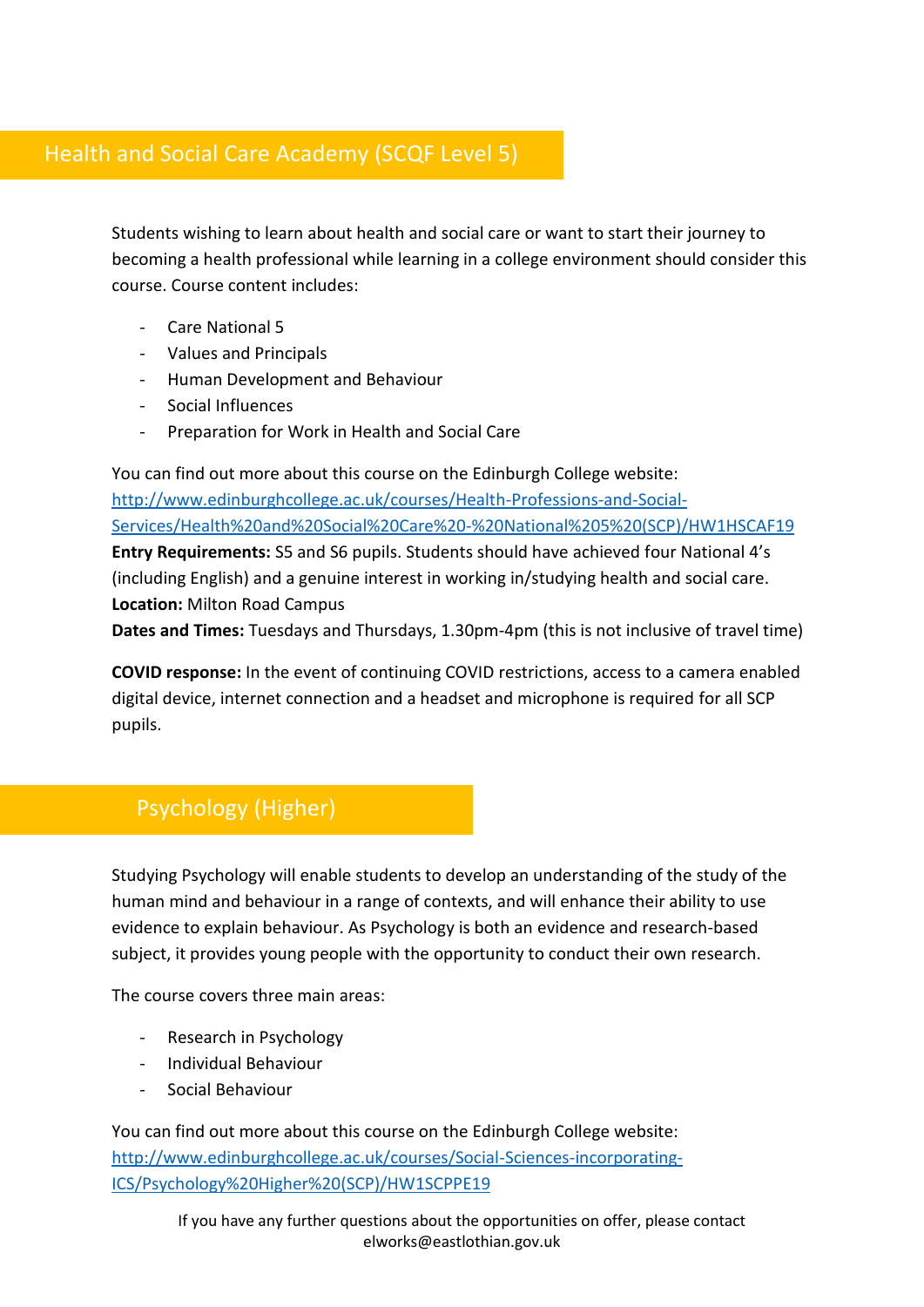**Entry Requirements:** S6 pupils only. Applicants need to have gained Higher English and another relevant subject at Higher level e.g. History, Modern Studies, Biology. This is an extremely demanding, academic course and applicants need to ensure they are able to give the time and commitment required. Pupils need to be able to work independently and juggle the demands of their school and college workload. **Location:** Open learning – Self-directed study **Dates and Times:** Tuesdays and Thursdays, 1.30pm-4pm

**COVID response:** In the event of continuing COVID restrictions, access to a camera enabled digital device, internet connection and a headset and microphone is required for all SCP pupils.

#### **OTHER**

#### Introduction to College

This course is for any pupil thinking about coming to college and who has an additional support need or barrier to learning. Students typically come from mainstream schools where they would be receiving some form of support, or from a special school or provision.

There are two levels of course running:

- SCQF Level 1-2 and is available at Milton Road (Tuesday and Thursday mornings)
- SCQF Level 3-4 available at Milton Road or Midlothian (Tuesday and Thursday afternoons)

The course runs for 18 weeks and covers a range of practical and classroom-based subjects to give everyone a comprehensive experience of the college environment and a taste of student life. Students will work as part of a group, learning new ways of engaging with other people and ensuring a smooth transition from school to college.

**Entry Requirements:** No formal requirements **Location:** Milton Road or Midlothian Campus

**COVID response**: Campus attendance only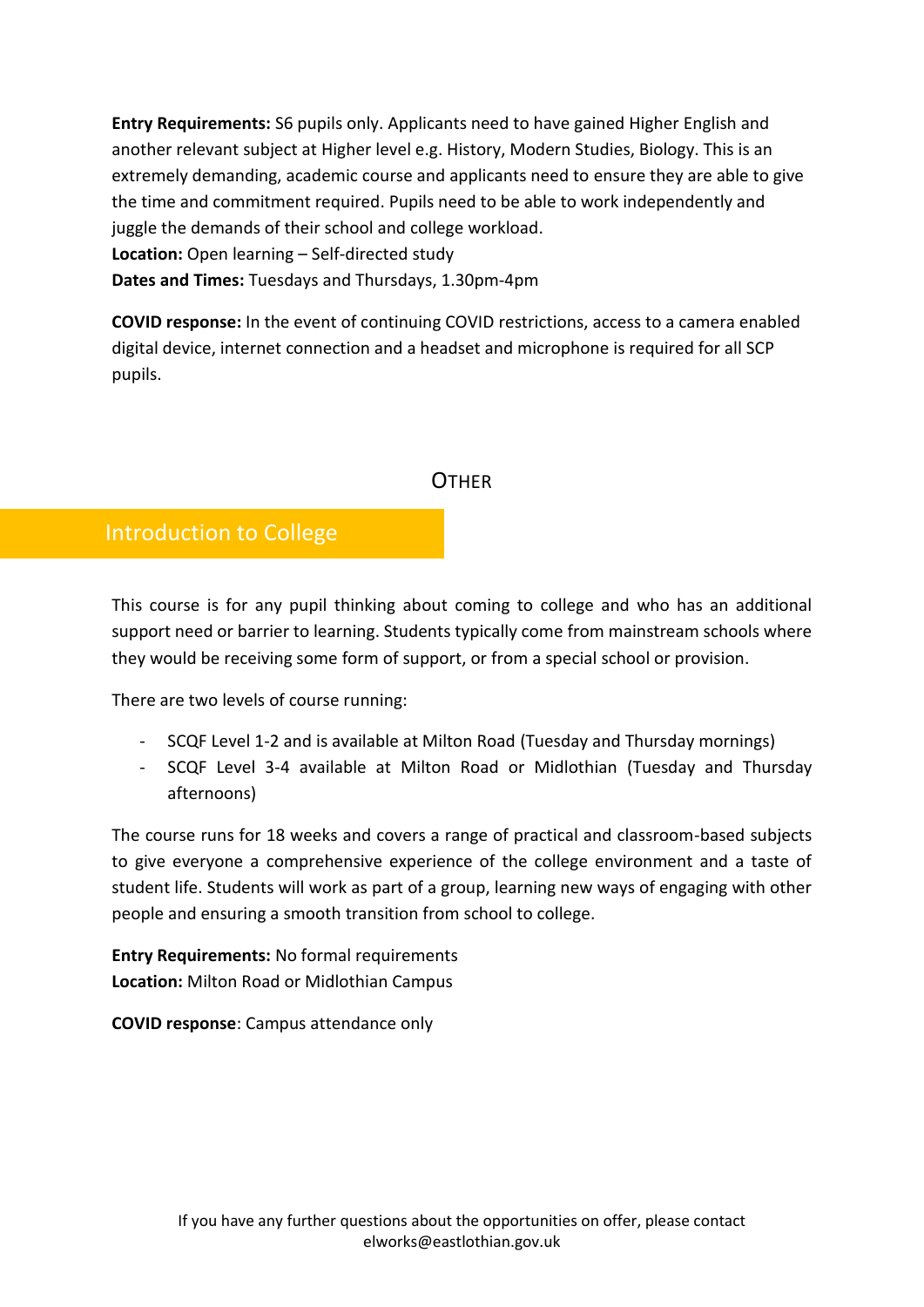## EAST LOTHIAN WORKS' SENIOR PHASE

#### Early Learning and Childcare (SCQF Level 4)

This course will give students the foundation for study in this area, and will allow pupils to progress onto further study to become a Childhood Practitioner or Support Worker. This course is delivered by an Edinburgh College tutor. Course content includes:

- 
- Play in Early Learning and Childcare  **Problem Solving**
- 
- Maintenance of a Safe Environment for Children
- Child Development  **Exploring and Improving Wellbeing** 
	-
- Communication  **Contemporary Families**

**Entry Requirements**: S3 pupils with the ability to achieve/work towards National 4 qualifications and who are interested in childcare.

**Location:** Community base within East Lothian

**Dates and Times**: Thursday evenings, 4.15pm-6.15pm (this is not inclusive of travel time) **COVID response**: In the event of continuing COVID restrictions, access to a camera enabled digital device, internet connection and a headset and microphone is required for all pupils.

## Early Learning and Childcare (SCQF Level 5)

This course has been designed to provide a foundation for students who have a genuine interest in childcare. It also provides a valuable grounding in knowledge and skills for anyone considering a career in related professions. E.g. Social work, Early Year's Practitioner, Primary School Teacher. This course is delivered by an Edinburgh College tutor. This course also provides a progression pathway onto the Foundation Apprenticeship in Social Services Children and Young People. Course content includes: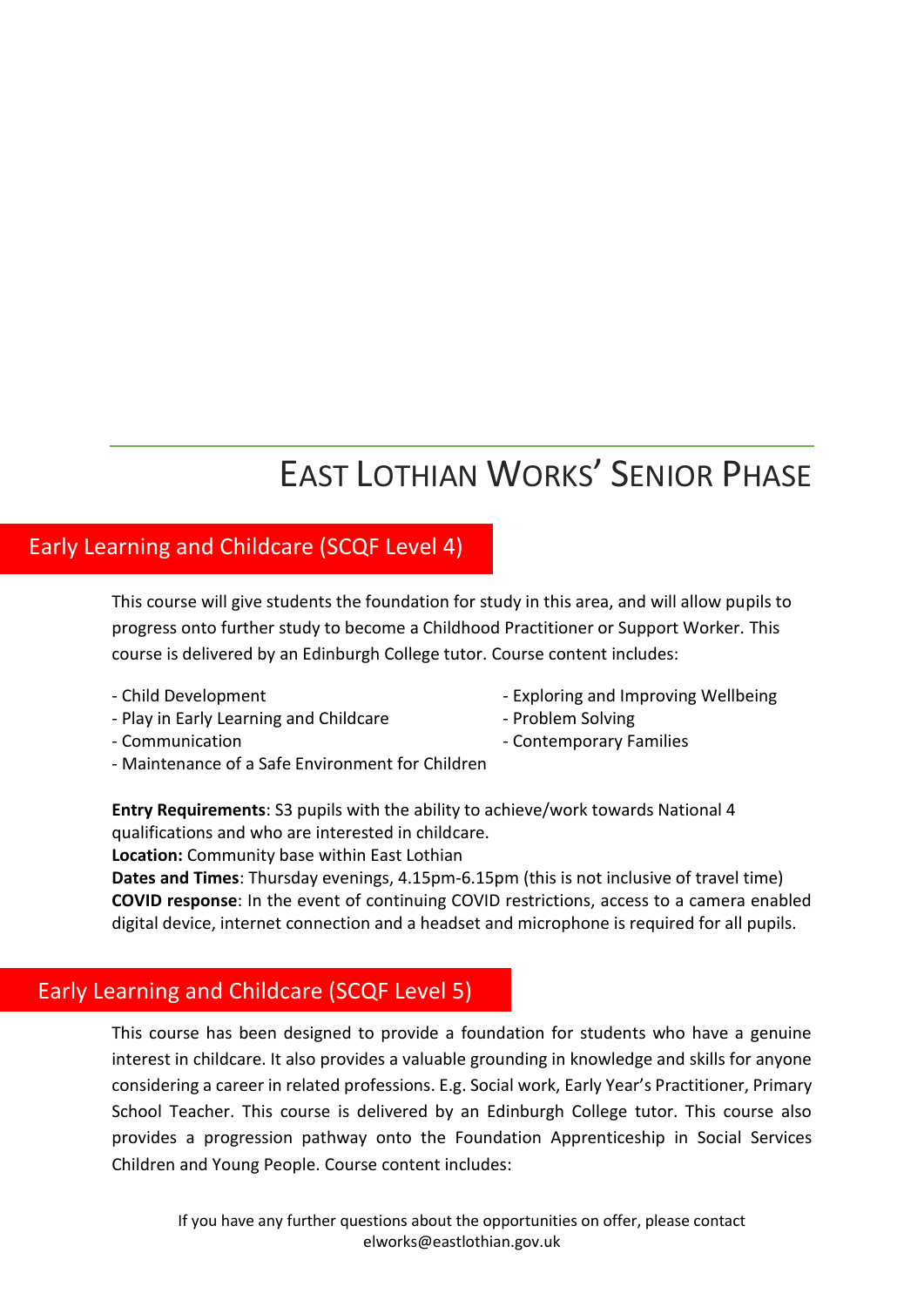- Child Development and Health
- Play in Early Learning and Childcare
- Care and Feeding of Children
- Working in Early Education and Childcare
- Early years setting work placement

**Entry Requirements**: Senior phase pupils working at with an ability to achieve/work towards National 5 qualifications and who are interested in childcare.

**Location:** Community base within East Lothian

**Dates and Times**: Tuesday and Thursday, 1.30pm-4pm (this is not inclusive of travel time) **COVID response**: In the event of continuing COVID restrictions, access to a camera enabled digital device, internet connection and a headset and microphone is required for all pupils.

#### Rural Skills (SCQF Level 4

The Rural Skills National 4 is a credible starting place for candidates pursuing a future in one of the major land-based industries. Candidates will gain a knowledge of how a rural business enterprise operates, and an insight into one of eight particular areas of rural skills: agriculture, animal care, equine studies, estate skills, fishery management, forestry, game keeping, and horticulture. Topics covered include:

- Employability skills for land based industries
- Crop production
- Estate management
- Land based industries
- Soft landscaping unit intro

#### **Entry Requirements**: **TBC**

**Location:** Variety of venues within East Lothian

**Dates and Times**: Tuesday and Thursday, 1.30pm-4pm (this is not inclusive of travel time) **COVID response**: In the event of continuing COVID restrictions, this course will not take place therefore any pupil choosing to apply should ensure they have a plan B qualification to undertake in this circumstance.

#### Construction Skills (Level 4/5)

Construction Skills gives young people the opportunity to try out trade disciplines while focusing on employability skills gained by working with construction companies and visiting building sites. Students will learn about half brick wailing, decorative painting, employability